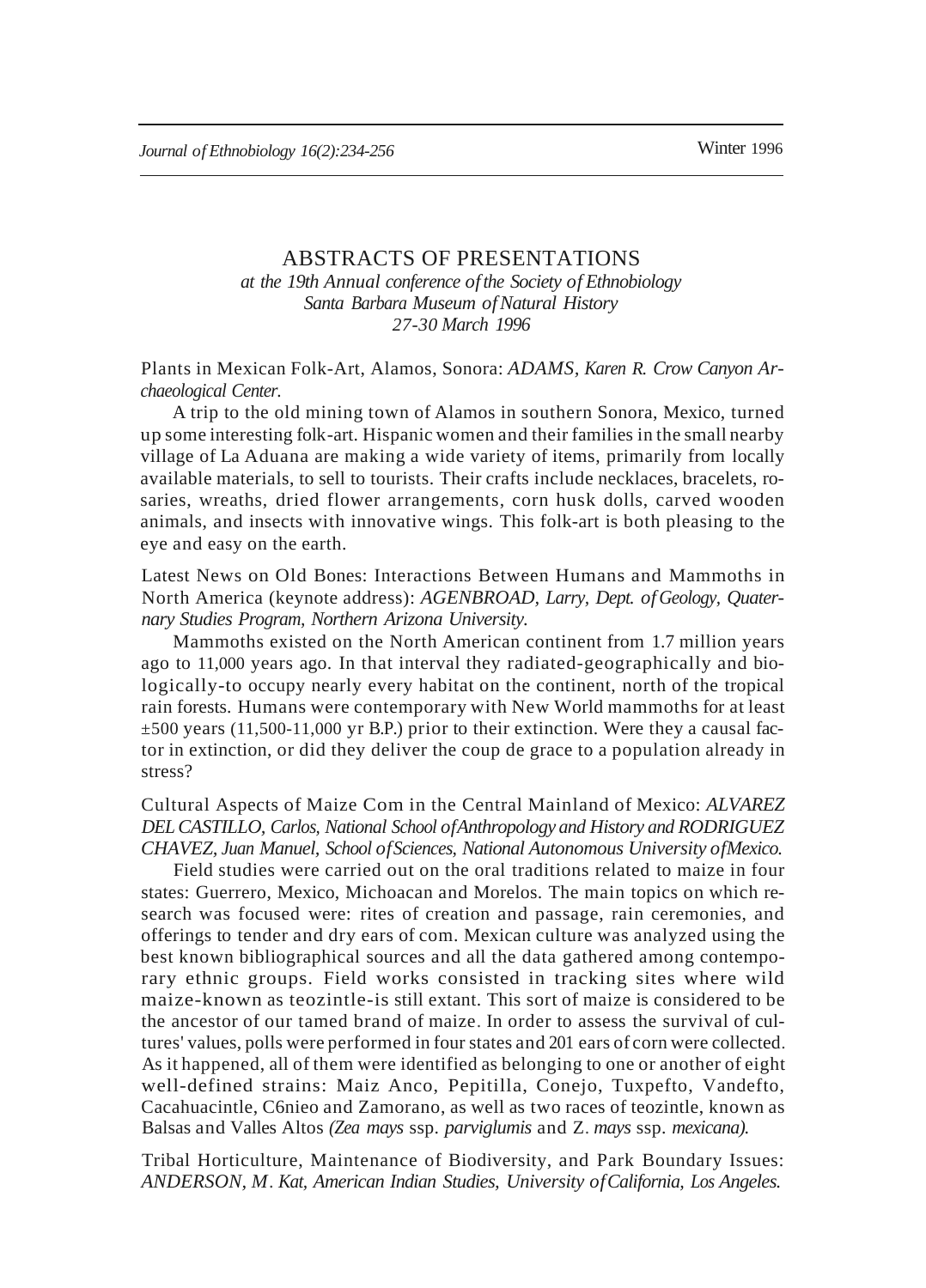Many national parks and protected areas have been designated without regard to the role that indigenous people played in modifying the landscapes that are being preserved: many of these areas do not fit the definition of a pristine, unaltered wilderness. Native Americans influenced the structure, composition, distribution, and extent of many vegetation types in different geographic regions, acting as agents of environmental change through plant dispersal, habitat modification, and genetic modification. They influenced biological diversity in wildlands by maintaining ecosystem diversity, patchy environments, and habitats for rare and endangered plant species. Several horticultural techniques employed by California peoples will be discussed using examples from Southern Sierra Miwok, Foothill Yokuts, and Western Mono peoples. These will be compared with examples showing the ecological consequences of managing protected areas with a "handsoff" approach. It is argued that the folk scientific knowledge of native people is an important component which conservation biology has overlooked. Both the application of native wildland management methods and the preservation of long-term ecological associations between native people and wildland environments are valuable complements to other strategies for preserving biodiversity. Indigenous land management and use patterns should be considered when designating new park boundaries.

# Seasonality of Catfish Procurement in the American Southwest: *ARNTZEN, Kristen R, University ofMichigan, Ann Arbor and SPETH, John* 0, *University ofMichigan, Ann Arbor.*

Recent excavations at the Henderson Site, a small 13th-century AD farming village near Roswell in southeastern New Mexico, yielded over 2,000 well-preserved fish bones, including many pectoral spines of the channel catfish *(Ictalurus punctatus).* Studies by wildlife specialists have demonstrated that the season of death of catfish can be estimated from the annual growth increments seen in thinsections of the pectoral spines. Analysis of a preliminary sample of the Henderson spines suggests that fishing was confined to a relatively brief period in the late summer *andl*or early fall. Seasonality data derived from five other animal species (bison, antelope, jackrabbit, cottontail, and prairie dog) yield comparable results, indicating that most, and perhaps all, hunting and fishing at Henderson took place between approximately early spring and early fall. These results suggest that Henderson was occupied for only part of each year probably being abandoned shortly after the harvest and reoccupied again the following spring.

#### Plant Foods and Ceramic Production: What Can One Tell Us About the Other?: *ATTARIAN, Christopher J, Dept. ofAnthropology, University ofCalifornia, Los Angeles.*

Recent disagreements over the degree of political complexity of the Mochica culture postulate either a system of local chiefdoms or a developed agrarian state. The method of production of staple goods is seen as a variable with which degrees of political complexity can be measured. Using a data set of botanical remains at a Moche IV-V (AD 500-750) ceramic production site in the Chicama Valley, Peru, variation within the diet of craft specialists is correlated to different degrees of production intensity. Two questions are asked: (1) can seasonal occupation be determined from the botanical remains? And, (2) are different provisioning techniques evident, and if so, can they be correlated to different degrees of management over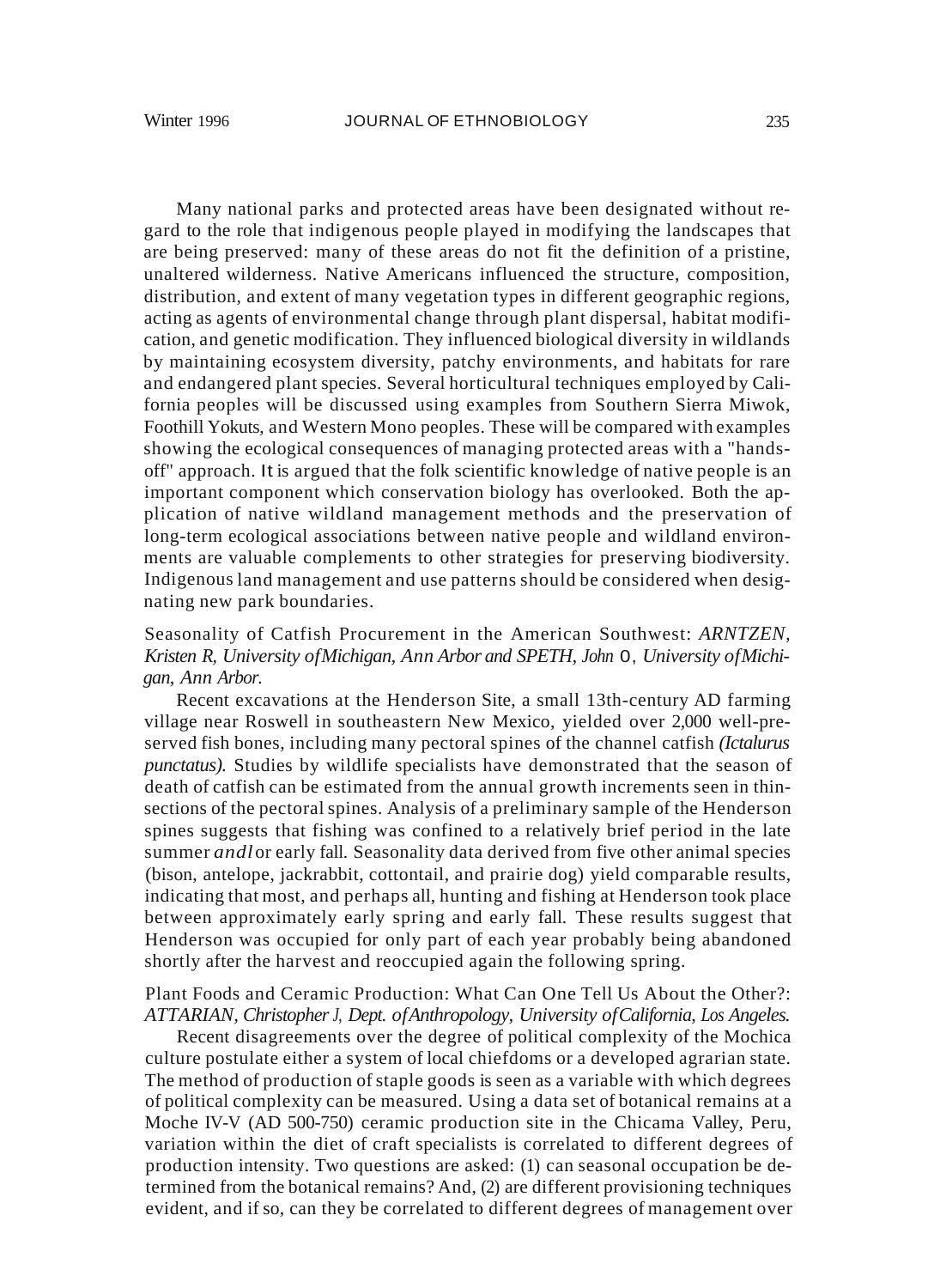production by a controlling institution? From this information an association is drawn from production to managing institutions to the degree of political complexity such institutions imply.

Measuring the Importance of Coast Miwok Use Plants Using the Turner Index: *BECKWITH, Brenda R, California State University, Sacramento.*

Ethnobotanical research with the Federated Coast Miwok (California) centered on a locality of cultural significance. Dr. Nancy Turner's Index of Cultural Significance was modified to measure the importance of plants used. Data were compiled from literary sources and from interviews. The abundance of culturally significant plants was determined by vegetation surveys. Combining these approaches and resulting data, continuity of plant use was demonstrated and the distribution of use plants was mapped. This study has shown that the Turner Index is an important ethnobotanical method and can be easily adapted to a diversity of contemporary Native peoples.

The La Venta Olmec Subsistence Project: *BRADFORD, Katherine, Dept. ofAnthropology, California State University, Northridge.*

While Olmec art and architecture have received much attention during the last half-century, Olmec subsistence economies remain poorly understood. This project is designed to investigate the development of settlement and subsistence patterns in the La Venta support area. Work conducted during 1994 and 1995 resulted in the recovery of cultural materials dating to the Early and Middle Formative periods. A comprehensive sampling strategy, incorporating collection of 50-liter samples, was employed. Remains recovered from a house floor include charred maize, squash, beans, and palm nuts.

Trial and Error in the Choice of Medicinal Plants: *BRETT, John A, University of Colorado, Denver.*

A widely held and intuitively attractive explanation for the identification of medicinal plants in prehistory and by indigenous peoples states that "useful plants" are identified through a process of "trial and error." This paper will demonstrate the fallacy of this approach. Specifically, deciding which plants are suitable for trial, and recognizing an "error" can only proceed when there are cultural criteria by which the value or usefulness of a particular plant can be assessed. The value or usefulness of a plant is not based on a random process of sampling, but rather assessed via a thorough knowledge of the environment and clear expectations on what a particular kind of plant should do when consumed or applied in the context of health, illness, and curing.

Why Coprolite and Trace Elemental Studies of Mummies Conflict: *BREWER, Melissa* L, *University ofNebraska, Lincoln.*

The strontium-based trace elemental analysis of Chinchorro mummies from Chile indicate that this ancient, preagricultural society obtained 90% of its food from the ocean. Previous coprolite analysis showed 50% of the dietary components were from terrestrial plants. An ongoing weight quantification of the coprolites attempts reconciliation of these reconstructions. It appears that the authors of the strontium analysis did not consider that Chinchorro ate mollusk shell and fish bone which are high in strontium. It appears that visual analysis of copro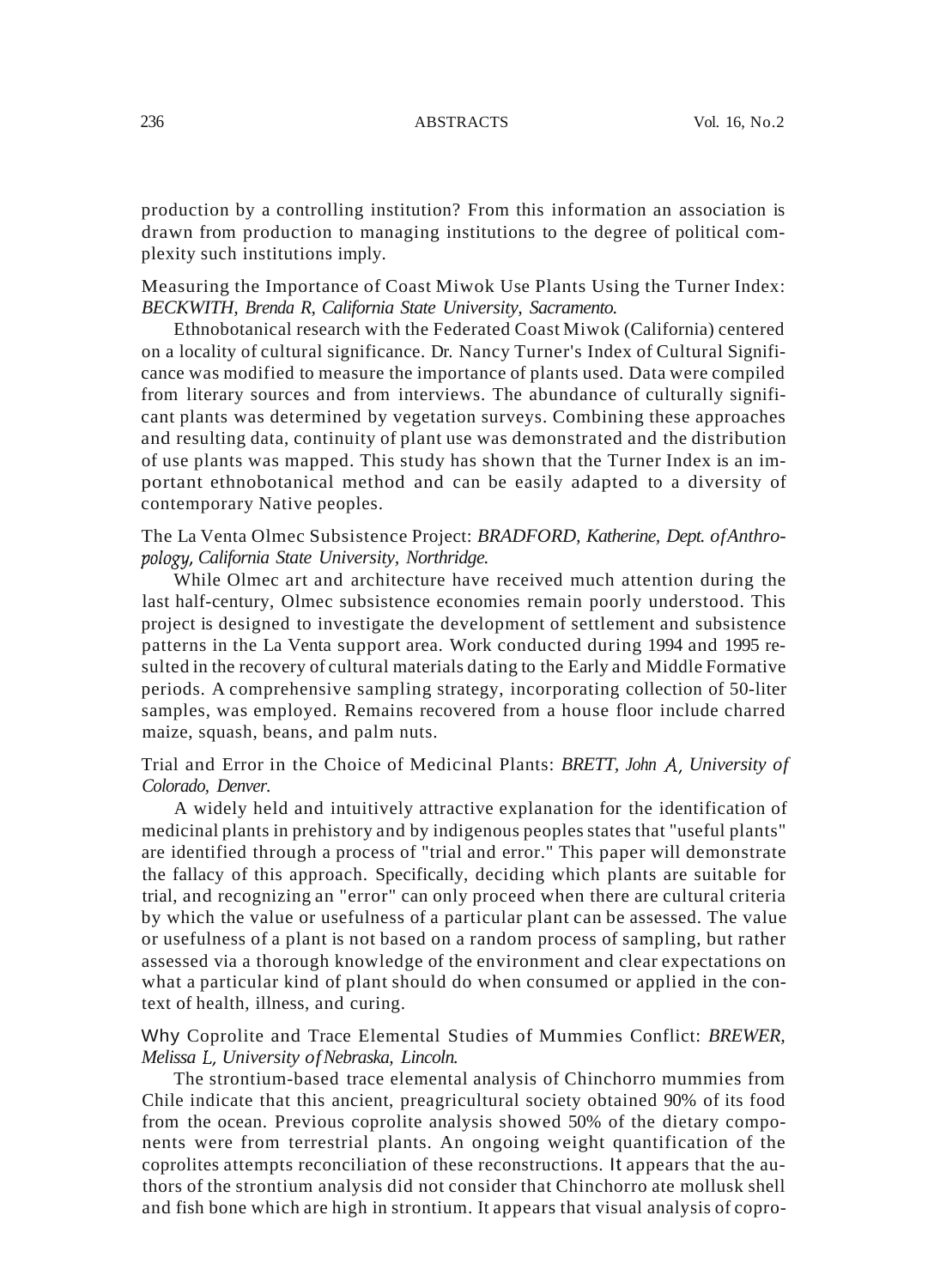lites underestimates the contribution of meat because meat is completely digested. A realistic dietary reconstruction will result from understanding the biases of different types of dietary analysis.

Wild Plum =IlLittle Peach": <sup>A</sup> U.S. Southeast Linguistic Trait: *BROWN, Cecil* H, *Northern Illinois University, DeKalb.*

Across the U.s. Southeast, Native American languages have linguistically accommodated the European introduced peach by referring to it through use of respective terms for the native plum. This has taken the form of marking reversals in which native words originally designating plum have shifted in reference to peach, with modified (overtly marked) "peach" terms used to denote plum (e.g., "little peach" = plum). Marking reversals were motivated throughout the region by a radical change in the relative cultural importance of the two referents, wherein, the introduced peach surpassed the native plum in salience. Since this lexical flipflop occurs only infrequently and sporadically in other North American languages, it is clearly a Southeast areal trait. Its distribution is probably accountable both to diffusion (facilitated by area *lingua francas* such as Mobilian Jargon) and to independent development.

The Meaning of Maize in Upland Southeast Asia: *BURCH, Carmen, Connecticut College.*

Introduced to Southeast Asia over 400 years ago, maize has altered humanenvironment relationships and reshaped the economies of swidden cultivators throughout the region. Now, often deemed a "native" crop by those who grow it, in many cases, maize, not rice, serves as the staple food. It is tempting to interpret these transformations in positive terms, as a Southeast version of maize as "enabler"; however, local judgements, as encoded in myth, ritual, and daily practice, offer a more equivocal view of this American plant. Based on field research with the ToMaki, a Toraja people living in the interior mountains of Sulawesi, this paper considers the cultural role and meaning of maize in Toraja society. Unlike rice, a crop synonymous with food and life itself, maize is associated with death. ToMaki thinking about maize is a reminder that plants called IIfoods" have many facets, and when eaten, say many things.

Advances in the Study of Medicinal Plant Complexes of Mexico: *Toloaches (Datura)* and *Arnicas (Heterotheca): BYE, Robert, Instituto de Biologia, Universidad Nacional Aut6noma de Mexico (UNAM), LINARES, Edelmira, Instituto de Biologia, UNAM and DELGADO, Guillermo, Instituto de Quimica, UNAM.*

Medicinal plant complexes (groups of taxonomically distinct plants that share similar folk names, forms and purposes of utilization and morphological characteristics) probably have similar chemical composition or pharmacological activity. The dominant taxon (popularly accepted as the most effective) is employed outside ofits area of natural distribution while the other taxa are substitutes. *Toloaches* (at least 6 species of *Datura,* Solanaceae, of arid lands) are applied to various skin ailments and have tropane alkaloids. *Arnicas* (20+ taxa, mostly Asteraceae) are used for skin ailments and to reduce inflammation and are dominated by *Heterotheca inuloides* (Asteraceae).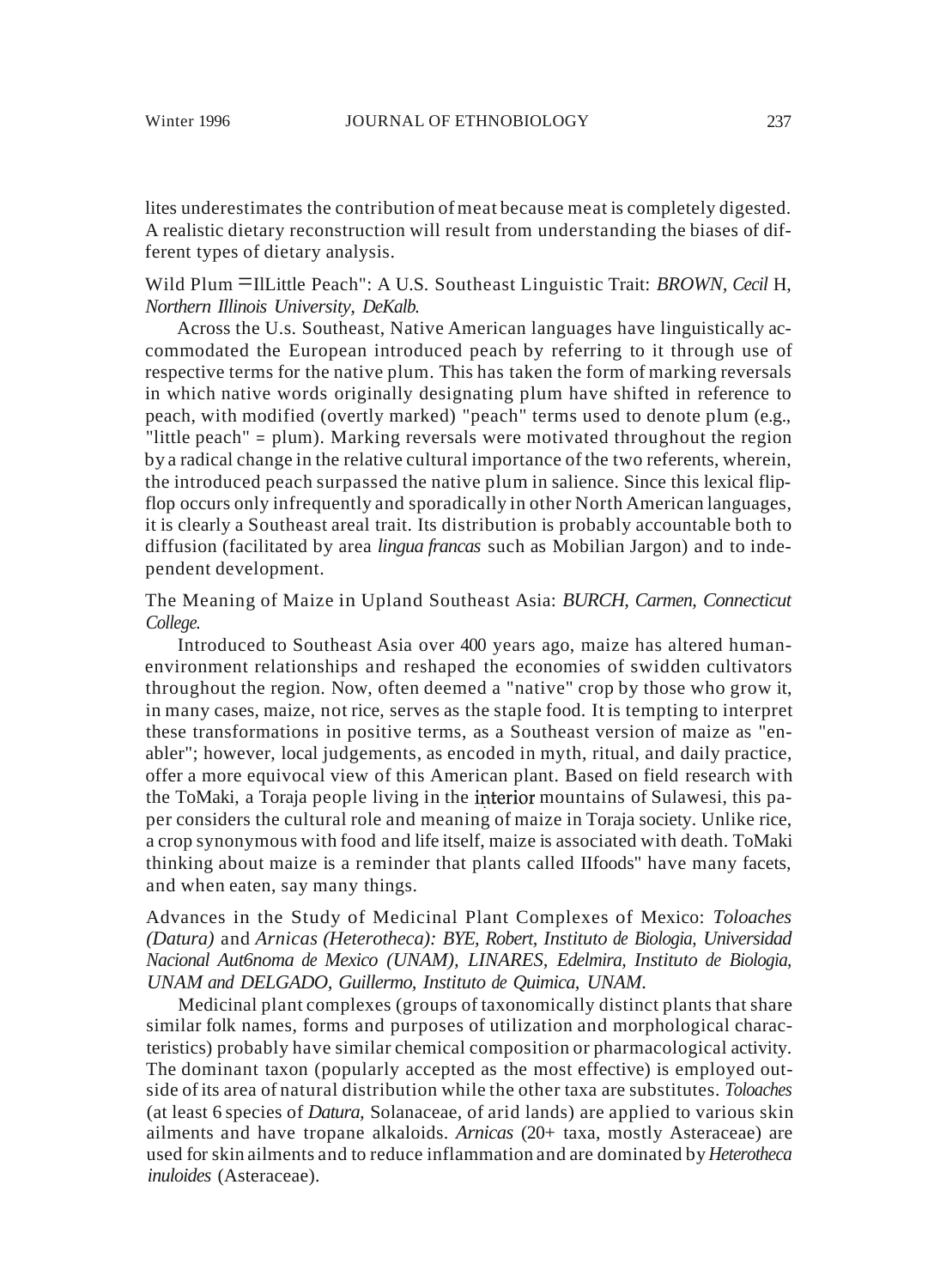Fish and Fishing at Cuello, Belize: Evidence from the 1990-1993 Excavations: *CARR,* H. *Sorayya, Boston University and FRADKIN, Arlene, Florida Museum ofNatural History.*

Renewed excavations in 1990-1993 at the Maya site of Cuello provide an opportunity to expand upon insights derived from previous work, particularly regarding the Middle Preclassic period. New faunal data provide further substantive evidence for previously suggested changes over the course of the Preclassic in the quantity and kinds of fish used by this inland community. In the Middle Preclassic, fish was a minor resource procured mainly from freshwater bodies, but Cuello already had coastal contacts, as evidenced by the presence of several marine species.

Evolution of Concepts in Ethnobiological Studies: *CLEMENT, Daniel, Canadian Museum ofCivilization.*

Every scientific discipline defines itself among other things by particular concepts.The history of ethnobiology which spans one century has seen its interest in traditional societies shift from utilizations of living organisms, to their classification, to knowledge people have of the same organisms. Such a shift was accompanied by the use of different concepts either in defining the subject of study or in the methods used to gather data and analyse it. With the use of concepts such as "knowledge," "natural history," "folklore" and the more recent "TEK" for "traditional ecological knowledge" and the very seldom "science" to qualify other peoples' representations ofliving organisms, ethnobiology has not really advanced in recognizing that other societies can have true sciences. The same conclusion stands out when one examines the evolution of studies devoted to classification: the authors very seldom use such concepts as "species" and "genus" in the Western sense to qualify other peoples' taxonomies, preferring when they are not basing themselves on a Linnean model, new terms which are more and more ambiguous and tend to hide the nature of other peoples' ordering systems. If ethnobiology wishes to evolve, it should leave ethnobiology to ethnobiologists and biology to every other society's relationship to living organisms inasmuch as these relationships are based on reason and logic (logos) which is the essence of science.

# Are Farmers' Rights Contingent on Conservation?: *CLEVELAND, David A., University ofCalifornia, Santa Barbara.*

Discussion of the rights of local and indigenous farmers over crop genetic resources is polarized, with one side arguing for the rights of farmers to their traditional folk crop varieties (FVS). It is often implied that farmers have inherent rights to their FVs because they conserve this biodiversity within sustainable farming systems, and that this is valuable for the world community. Those who disagree cite examples of the lack of genetic conservation and sustainability in traditional farming systems and the need for rights to genetic resources to be based on Western, industrial concepts.It is, therefore, important to understand the extent to which farmers' rights are or are not contingent on their conservation, the role of FV conservation in sustainable farming systems, and under what conditions farmers do conserve the genetic diversity of FVs. Discussion of data and values relevant for these issues is important for progress at the FAO Fourth International Conference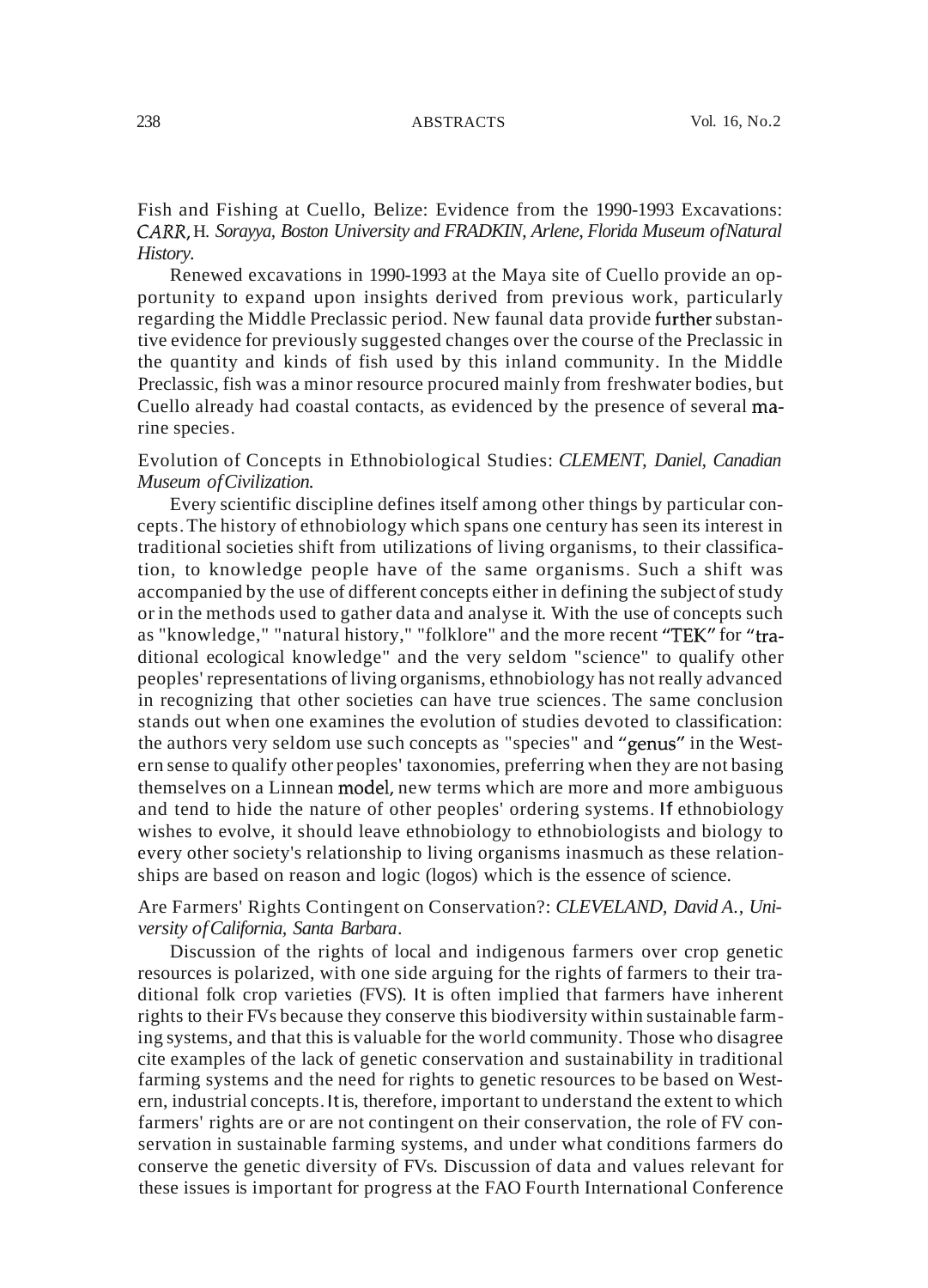on Plant Genetic Resources and at the meetings of the Convention on Biological Diversity later this year.

Northern Sinagua Diet and Subsistence: An Evaluation of Current Models of Sociopolitical Organization and Settlement Pattern: *CONRAD-REINGOLD, Bruce* G., *Northern Arizona University.*

Until recently little paleoethnobotanical research had been conducted on diet and subsistence among the Northern Sinagua of the post Sunset-Crater eruption Angell, Padre, Elden, and Turkey Hill phases in the Flagstaff locality of the Colorado Plateau. Building on Hunter's research, quantified data obtained from analysis of macrobotanical remains from three roughly contemporary habitation sites of varying size is used to evaluate competing models of Northern Sinagua sociopolitical organization and settlement pattern proposed by Pilles (sedentary chiefdom society, hierarchical settlement pattern, intensive agricultural production, complex trade networks) and Kamp and Whittaker (semi-sedentary egalitarian society, dispersed non-hierarchical settlement pattern, mixed subsistence).

Tooth Tartar as a Clue to Diet: *CUMMINGS, Linda Scott, Paleo Research Labs and MAGENNIS, Ann, Colorado State University.*

Diet often is reconstructed based on indirect evidence. Human tooth tartar traps food particles, preserving a record of food consumed. Dental calculus removed from primary and secondary burials at Kichpanha, a lowland Maya site in north central Belize, was examined to identify imbedded phytoliths, starch granules and debris as indicators of diet. Kichpanha is a small, peripheral site occupied from the Preclassic to the Early Postclassic (900 Be - 900 AD).

Giraffe Meets Llama and Wallaroo: Animals in Rock Art on Three Continents of the Southern Hemisphere (poster): *DEAL, Nan, Santa Barbara Museum ofNatural History.*

This photographic poster presentation examines the relationships of humans with animals among the hunting peoples of Tanzania and Northern Australia through their rock paintings, and among the pastoralists of Northern Chile through their immense geoglyphs.

# The Biogeography of Mesoamerican Textiles (poster): *DeAVILA, Alejandro, University ofCalifornia, Berkeley, and SERBO,* A.c.

Spinning, dyeing and weaving represent the most diversified technology in the material culture of contemporary Mesoamerican peoples. This paper examines the traditional use of textile fibers and dyestuffs of plant and animal origin in Mexico and Guatemala in relation to the geographical patterns of biological diversity in this region. Based on fieldwork in several areas of Mexico and a review of the literature, I map out the distribution of fibers and dyes in nine broad subregions. The number of species used in textile manufacture, as well as the size of the repertory of fabric structures, correlates well with the relative magnitude of the estimated total flora and fauna of each area, and with the number of languages spoken there, as a measure of cultural diversity. Two regions stand out in this survey: Oaxaca and the Maya lowlands as the areas of respectively greatest and lowest diversity. I trace the biogeographic affinities of salient plants used as fibers and dyes, and find a greater representation of lineages of neotropical origin than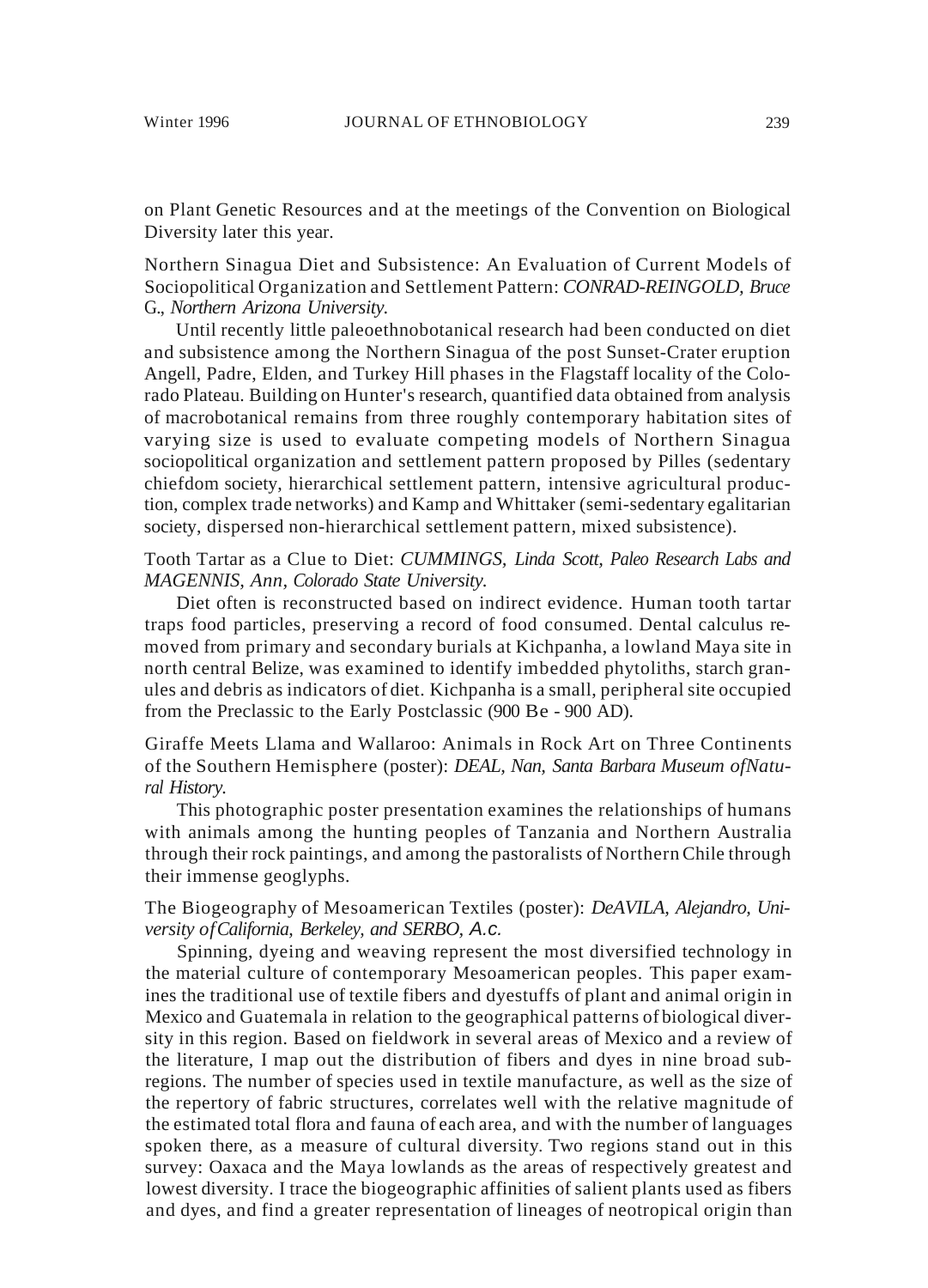might be expected by chance. In addition to the maps, I include a listing of species documented for different regions, and brief descriptions of the traditional use in Oaxaca of two plant colorants and a mollusc dye not previously recorded, as well as two bark fibers and a wild silk formerly gathered to be netted or woven.

# Developing Curriculum in Ethnobotany: *ELOHEIMO, Marja, The Evergreen State College, Olympia.*

Students are seeking and educators are designing curriculum in etlmobotany. This paper describes one undergraduate level year-long "Series in Etlmobotany." Discussion includes: growth and change of curricular content; value of a regional approach; academic and institutional contexts; role of involvement in communitybased projects such as campus and museum ethnobotanical gardens, regional American Indian basketrnakers' gatherings, and a Tribal medicinal native plant garden; the addressing of intercultural and environmental complexities; and consideration of instructional philosophy and goals.

## The Creation and Maintenance of Soil Fertility in a Subsistence Agriculture in Portugal: *ESTABROOK, G.F., University ofMichigan.*

Eastern Central Portugal contains an area ofsoft, precambrian shales that have eroded into steep-sided hills with sparse soil, very low in nutrients and available water capacity, and readily eroded during seasonal rains. In the 13th Century, some people left the fertile soils of basaltic origin nearby to settle in these infertile shale hills (perhaps to escape plague or economic suppression). The agricultural technology they developed, based on cycling large quantities of organic matter, has sustained human life for six centuries. Data sources for this paper include: 300 years of church records, five months' personal interviews and observations, and laboratory analysis.

### Gender in Maya Plant Taxonomy: A Cultural Logic (poster): *FA UST, Betty* B., *Secci6n de Ecologfa Humana,Unidad Merida, Mexico.*

Research with a Maya hmèen (a priest-shaman, expert in ritual practice, traditional knowledge, and healing) in Campeche, Mexico (1992-95), has revealed that Maya definitions of plant gender provide a mechanism for distinguishing species of similar appearance which grow in the same habitat. The definitions of gender are not related to those used by botanists, but rather to characteristics of human gender in Maya culture. These characteristics form a set of binary oppositions used to differentiate similarspecies, in many cases differentiating plants most useful for medicine from those which closely resemble them but are less effective. The logic of gendered differentiation extends beyond the cases where the distinction is useful in plant medicine to a set of general rules applicable to all plants; however in practice, the reference to gender occurs almost exclusively in situations involving the procurement of plants for medicine.

### Paleo-Indian Diet in the Southern San Joaquin Valley: *FENENGA, Gerritt, California State University, Bakersfield.*

Archaeological research in the Tulare Lake Basin of the Southern San Joaquin Valley of central California is beginning to provide a picture of early human ecological adaptation in this region. Data recovered from lakeside sites containing fluted projectile points and other diagnostic early artifacts suggest the inhabitants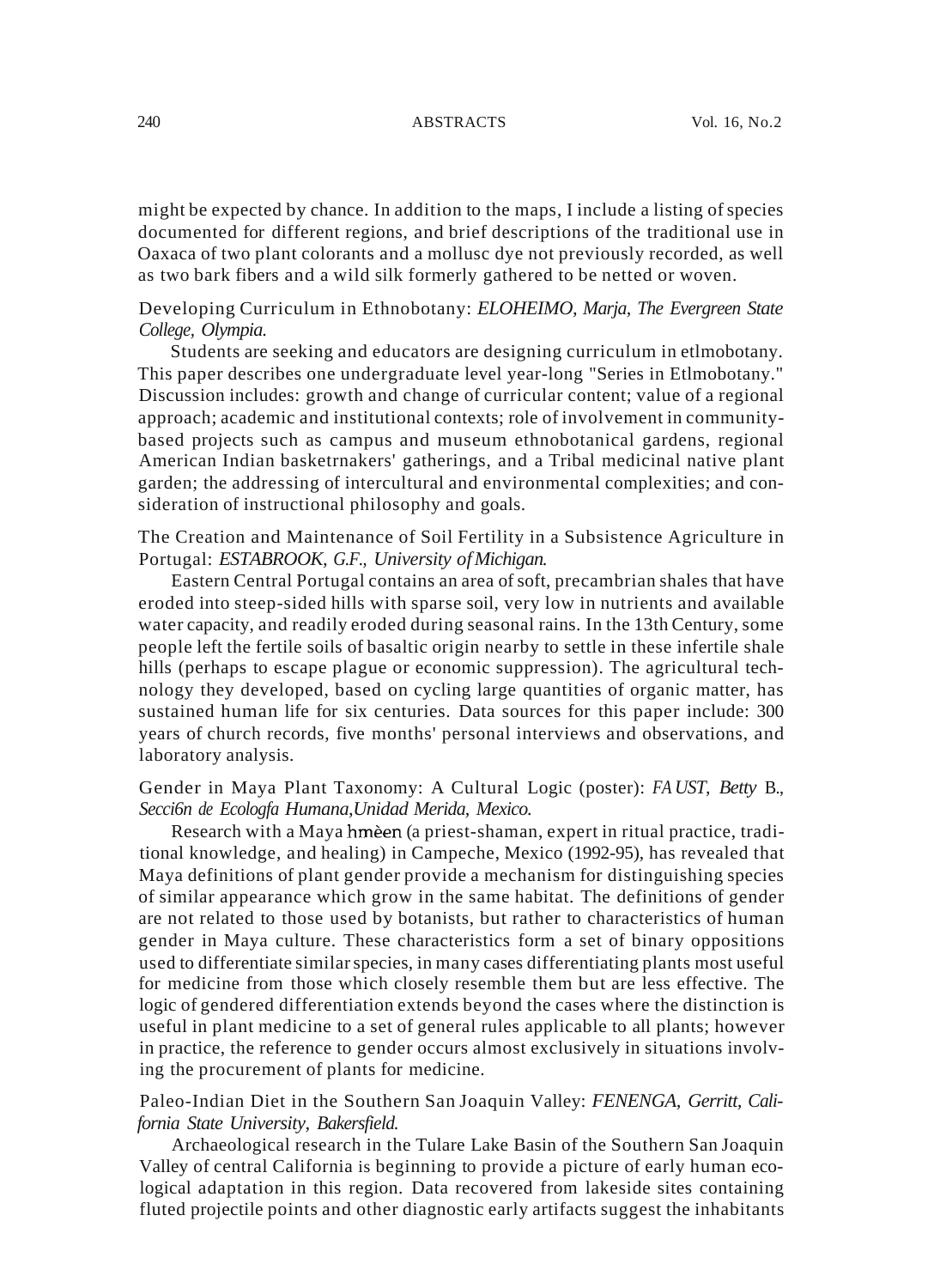exploited a broad spectrum of resources. These include a variety of lacustrine species such as fishes, turtles, and birds. Shellfish, although present, do not appear to have been utilized. Terrestrial species were also used, and these range from micromammals to large extinct game, including *Bison* and *Mammuthus.* The diversified nature of faunal assemblages from these early sites indicates Paleo-Indian diet was not unlike that of later opportunistic hunter-gatherers. The lack of shellfish suggests it is unlikely that early lacustrine adaptations of Paleo-Indian groups in the interior of western North America were a pre-adaptation for coastal shellfish exploitation, if these populations later migrated to coastal areas as some scholars have suggested.

# A Multi-Cultural Perspective on Prehistoric Agriculture: *FISH, Suzanne* K., *University ofArizona and FISH, Paul* R, *University ofArizona.*

As part of a recent archaeological project in central Arizona, five Native American traditional farmers evaluated the productive potential of a designated study area and the prehistoric agricultural remains within it. Because indigenous cultivators did not occupy the area during post-contact times, these consultants carne from surrounding regions of the Southwest and were of four different cultural affiliations. Although they agreed on aspects of agricultural practice and potential, none were able to effectively assess local variables critical to cropping, such as the timing of frosts and precipitation. The backgrounds of these individuals also differ in social and technological repertoires related to farming. Consultant comments underscore the importance of highly localized knowledge and suggest factors that should be considered when studying population movements of agriculturalists in the past.

## Retention vs. Loss of Ethnobotanical Knowledge: A Northern Paiute Example: *FOWLER, Catherine 5., University ofNevada, Reno.*

Without doubt, present-day Northern Paiute people know less about their natural worlds than did their ancestors. There are some obvious reasons for this: changes in subsistence and settlement, patterns of knowledge transmission, loss of language, etc. But the exact process still remains to be better documented. Through the analysis of museum collections, early vocabularies and field notes, and more recent fieldwork, an attempt is made to quantify some of the rates of loss among Northern Paiute peoples, and to discuss why some of the data pattern as they do.

# Pollen Washes and Archaeological Inference: *GEIB, Phil* R, *Navajo Nation Archaeologtj Department, and SMITH, Susan J., Laboratory of Paleoecology, Northern Arizona University.*

It is common practice in archaeology to collect pollen from grinding tools to make inferences about plant use. Adequate interpretation of pollen wash data depends upon understanding how pollen becomes deposited on grinding tools. Pollen may indeed be present on edible plant portions, but does it survive various preparation techniques such as roasting and parching? If pollen survives, how much would become deposited upon grinding tools? To help answer these queries, we conducted a series of experiments designed to provide an independent frame of reference between the processing of various seeds and the deposition of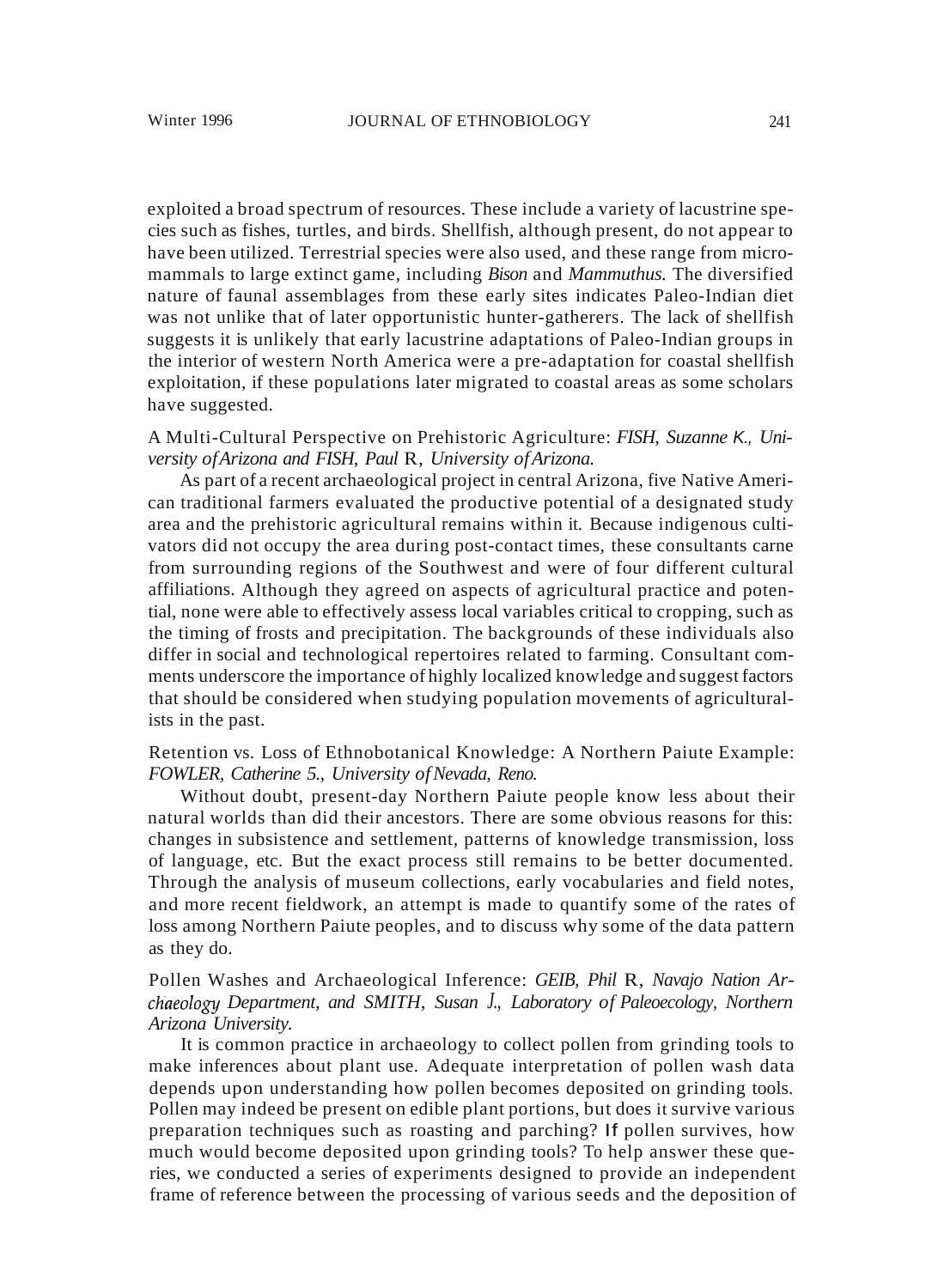pollen. We winnowed, parched, and ground seeds of various grasses and weeds commonly exploited by prehistoric people of the Colorado Plateau. *Zea mays* was also processed. The seeds were washed for pollen before and after parching, and pollen washes were collected after grinding both raw and parched seeds. The results of our experiments are detailed and implications presented regarding the interpretation of pollen washes from archaeological grinding tools.

The Use of Fresh-Water Mussel Valves in Shelling Green Com by Indians of the North American Prairies and Plains: *GRADWOHL, David* M, *Dept. ofAnthropology, Iowa State University.*

This presentation discusses the contemporary, ethnographic, historic, and archaeological evidence for the use of fresh-water mussel shells as implements in shelling green corn. Today, the Mesquakie Indians of central Iowa harvest green or "milk" corn in the summer. The com is parboiled and then shelled off the cob by using clam shells collected along the Iowa River. To date, this practice is documented for eleven Native American groups in the North American Prairies and Plains extending back to the period of first observations by French explorers. Similar fresh-water mussel shell artifacts are found along the Des Moines River at archaeological sites of the Oneota Tradition (ca. 1000-1200 AD), along with evidence for the growing, harvesting, storing, and processing of corn. Comparable objects are noted in other Iowa sites, as well as some in Missouri, Kansas, Nebraska, South Dakota, and North Dakota. The documentation of this practice for nearly 1000 years into the preset is symbolic of the many continuities of Native American dietary and religious traditions in the face of so-called assimilation by Euro-Americans.

#### Medicinal Mushrooms: *HOBBS, Christopher, Institute for Natural Products Research.*

The cultural use of fungi for food, medicine, wound dressing and other external applications, and as a source of dye is common throughout the world. In Asia, over 200 species are mentioned as medicinal agents in the *Fungi Pharmacopeia.* A number of ftmgi were known to the ancient Greeks and Romans for use as medicines, some of which, such as the "panacea mushroom," *Fornes officinalis,* were official in Western pharmacopeias from the 18th and 19th centuries. Species from the family Polyporaceae like Reishi and Maitake, as well as shiitake from the Tricholomataceae are considered cultural treasures in Japan and China. Modern medicine has supported the use of a number of immunomodulators in the treatment of cancer and AIDS, among a host of other chronic diseases. Members of the genus *Psilocybe* and *Amanita muscaria,* the fly agaric, are used in parts of Europe, Mexico, and South America in healing and divinatory rituals.

#### A Utility Profile Analysis of Artidactyl Remains from Tommy Tucker Cave (CA-LAS-I): *HOLANDA, Kimberlelj* L., *California State University, Chico.*

Over the past two decades, the validity of body part representation as a means of assessing site ftmction related to strategies of htmter-gatherer subsistence and settlement have been both supported and questioned. Artiodactyl remains from Tommy Tucker Cave exhibit strong patterning in the presence and absence of particular elements and element portions. Taphonomic issues, such as density mediated attrition and the activity of scavengers, are addressed and dismissed as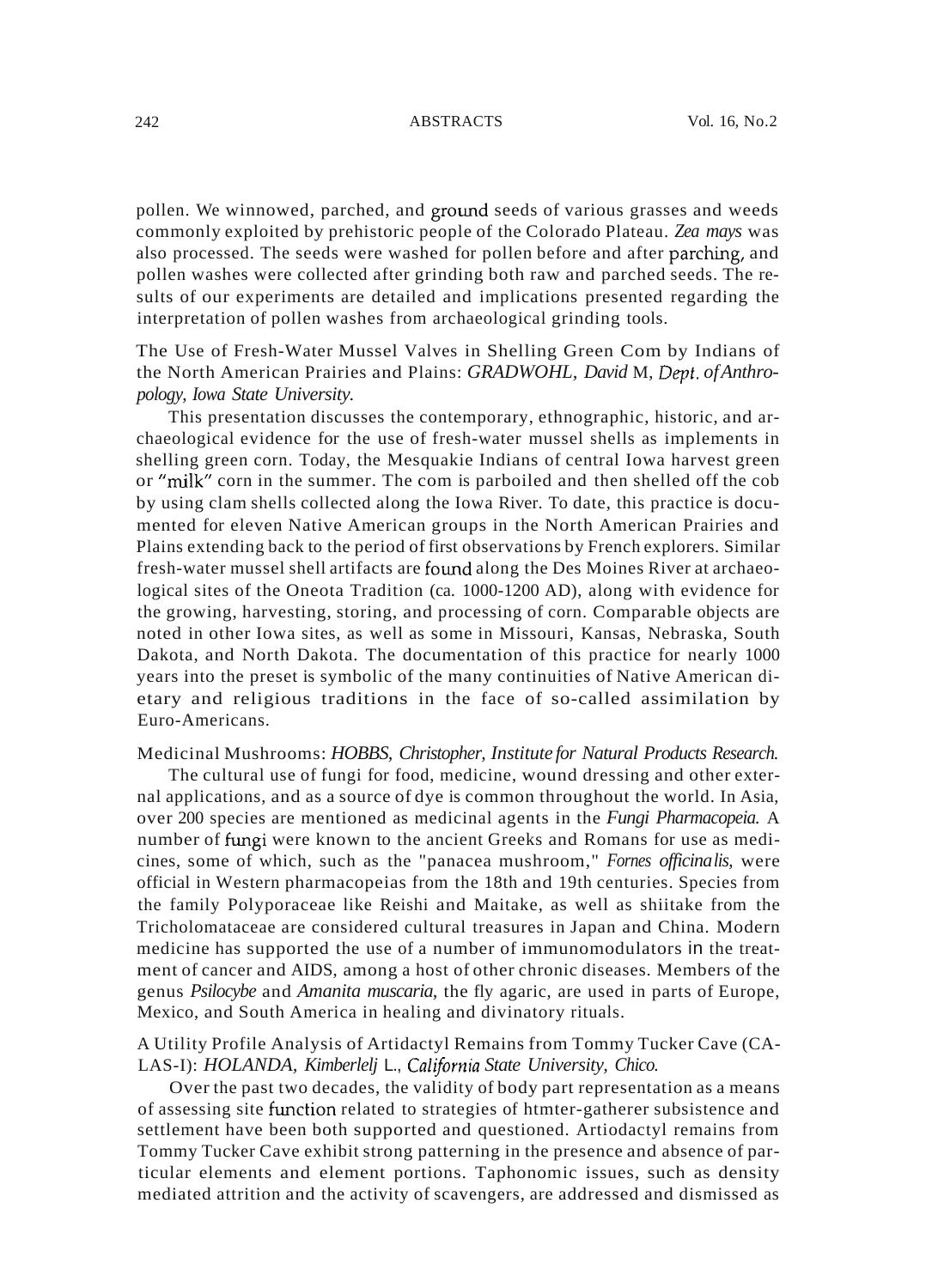bearing responsibility for the observed patterning. It is suggested that the Tommy Tucker assemblage reflects decisions made by hunter-gatherers related to the differential processing, transport, and discard of carcasses. The analysis provides insight into how the cave may have functioned, particularly in relation to settlement, mobility, and hunting related logistics.

The Role of Ethnobotany as a Linkage Between the Worlds of Ecosystem Management and Native Americans: *HOUSLEY, Lucile* A., *Botanist, Bureau of Land Management, Lakeview, Oregon, and HANES, Richard* c., *Oregon State Archaeologist, Bureau ofLand Management.*

In the process of the social assessment report for the Interior Columbia Basin Ecosystem Management Project, the role of cultural plant uses and recognition of plant communities was a starting point for dialog between the Government culturalland managers and the people living within tribal communities. Ecosystem management is perceived by Federal and State land agencies as a hierarchy of decision making based on a linear, one-directional model. However, the world view of natural resources by traditional American Indians is based on a mutual intercausality which can be viewed as an interconnected cycle. The key role that ethnobiology played in the process which culminated in a document will be discussed, as well as the two-way dialog which has begun to help define future land use management.

Zooarchaeological Evidence for Changes in Cervid Biogeography: Prehistoric Deer and Elk Hunting in Coastal Southern California: *HUDSON, Jeal1, Dept. of Anthropology, University ofCalifornia, Los Angeles.*

Exceptional organic preservation at the archaeological site of SBA-IOIO, Barka Slough, yielded a large sample of identifiable cervid bone dating between roughly 2900 BP and 1300 BP. Taxonomic and metric analyses suggest the presence of tule elk *(Cervus elaphus nannodes)* as well as abundant California mule deer *(Odocoileus hemionus).* Some of the individual deer are of unusually large size relative to modern comparative specimens. Local environmental reconstructions suggest possible correlation with a period of cooler and wetter climate. Zooarchaeological analysis, including deer body part distribution, adds to our understanding of the relative importance of marine and terrestrial resources in local prehistory, implying a forager, rather than a collector strategy.

# Salish Narrative Character Speech and Traditional Ecological Knowledge: *IGNACE, Marianne B., Simon Fraser University and Secwepemc Cultural Education Society.*

This paper will demonstrate how the speech of animals and other characters in Interior Salish mythical discourse provides a way of encoding and inscribing onto collective memory, traditional ecological knowledge about animals, plants, the territory, and their interrelationship. While the linguistic and aesthetic aspects of character speech have previously been examined, their ethnobiological dimension has largely remained unexplored. Drawing on examples from Interior Salish narratives, this paper will contribute to our understanding of indigenous forces of disseminating traditional ecological knowledge.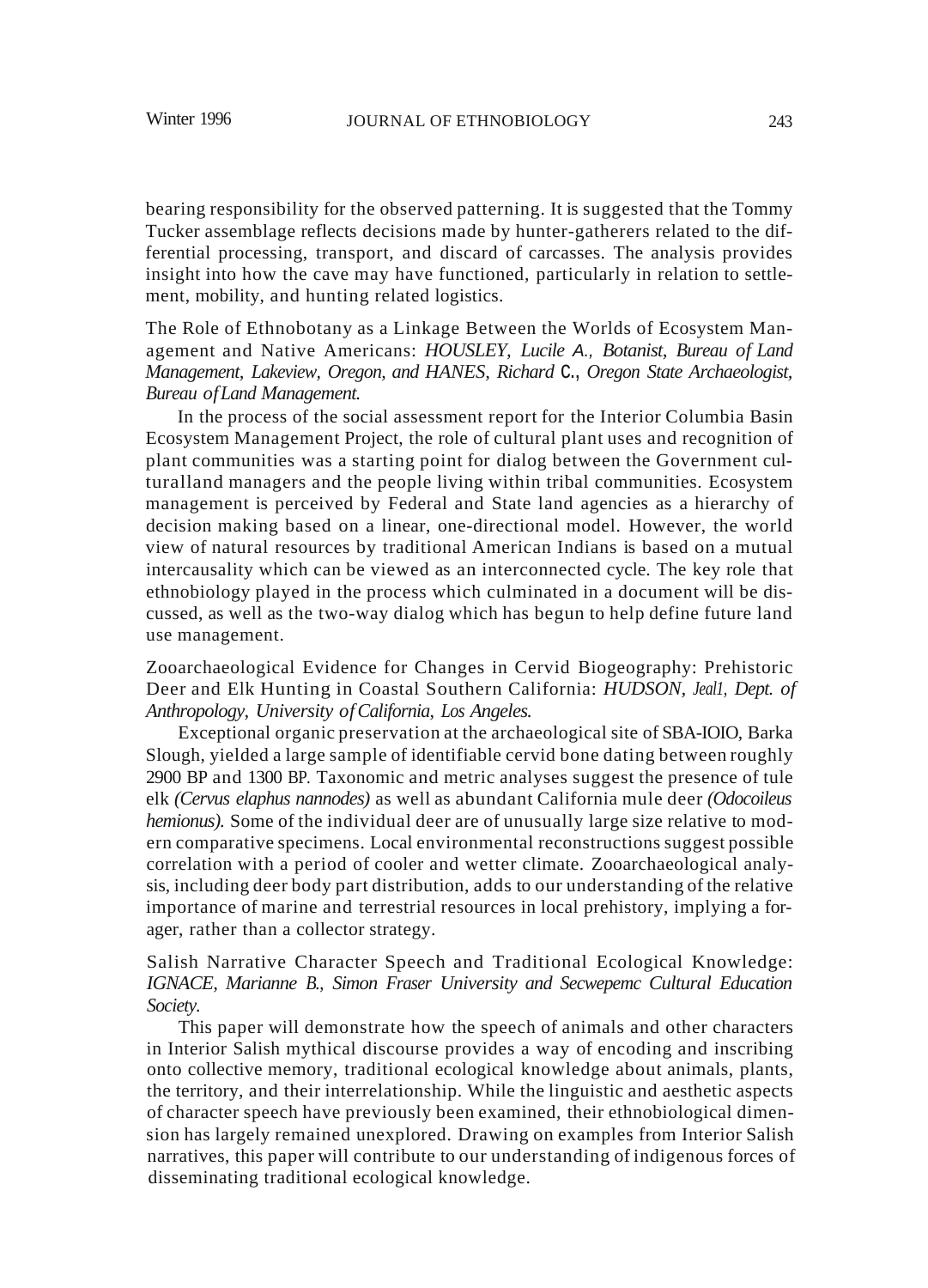Gum and Resin Chewing by the Maasai of East Africa: *JOHNS, Timothy, McGill University, Quebec, and MAHUNNAH,* RL.A., *Institute of Traditional Medicine, Tanzania.*

A questionnaire on patterns of chewing of gums and resins from plants was carried out with 100 Maasai women and men in Tanzania and Kenya. Eighty-five percent of those interviewed chew gums. More than 80% of women and 65% of men chew at least once a week. Among the 10 gums and resins identified in the survey, *Commiphora africana* (osilalei) was preferred by 90% of the persons interviewed. Gums may playa positive role in the lipid metabolism of the Maasai.

Some Aspects of Marine Subsistence at Shuku, Rincon Point, During 2,000 Years of Chumash Occupation: *JOHNSON, john* R, *Santa Barbara Museum of Natural History.*

In 1988, an opportunity presented itself for the Santa Barbara Museum of Natural History to conduct archaeological test excavations at CA-VEN-62A, the former site of the coastal Chumash town of Shuku. Radiocarbon dating reveals that the base of the shell midden dates to about 2,000 years BP. Site occupation spans most of the Middle Period and all of the Late Period in Chumash prehistory. Major climatic events transpired within this period that have been argued to have led to major transformations in Chumash society. This study examines several categories of invertebrate and vertebrate remains to reconstruct marine subsistence shifts that may correlate with episodes of environmental change.

# Gitksan Plant Classification: *jOHNSON-GOTTESFELD, Leslie M., Department of Anthropology, University of Edmonton, Alberta.*

The Gitksan have a roughly hierarchical classification of plants. The general domain 'plant' is unmarked. Several broad groupings of the "life form" sort can be distinguished. Three of these are large groupings composed of a number of subordinate generics: trees, 'gan;' 'plants: 'sgan;' and berry or fruit plants, 'maa'y.' 'Plants' include a diverse mixture of forms ranging from small trees, to perennial herbs and prostrate sub-shrubs. The 'plant' and the 'berry' groups overlap extensively. The remainder are residual taxa which are "empty" containing a few or no named subtypes: grass or hay, 'habasxw;' 'leaves: or herbaceous plants, 'yens;' 'flowers: 'majagalee;' moss, 'uumhlw;' and fungi, 'gayda ts'uuts.' Ninety-one distinct generics (excluding synonyms) have been documented; 83 represent vascular plants and eight represent mosses, fungi and lichens. A mixture of morphologic and utilitarian characters seem to underlie the system of plant classification. The relationship of partonomy to utility and classification is explored.

# Assessing Traditional Resource Management for *Sabal uresana: lOYAL, Elaine, Arizona State University, Tempe.*

An ethnoecological approach was designed to assess traditional resource management (TRM) for *Sabal uresana,* a wild-harvested palm native to Sonora, Mexico. Participant observation and formal interviews identified the following harvest practices: limiting access to populations, "sparing", controlling harvest times and levels, and choice of leaf age and palm size. Surveys across populations identified several patterns of size-class distribution and harvest. Leaf size was found to be larger in unharvested palms. Experimental harvests reduced leaf production, thus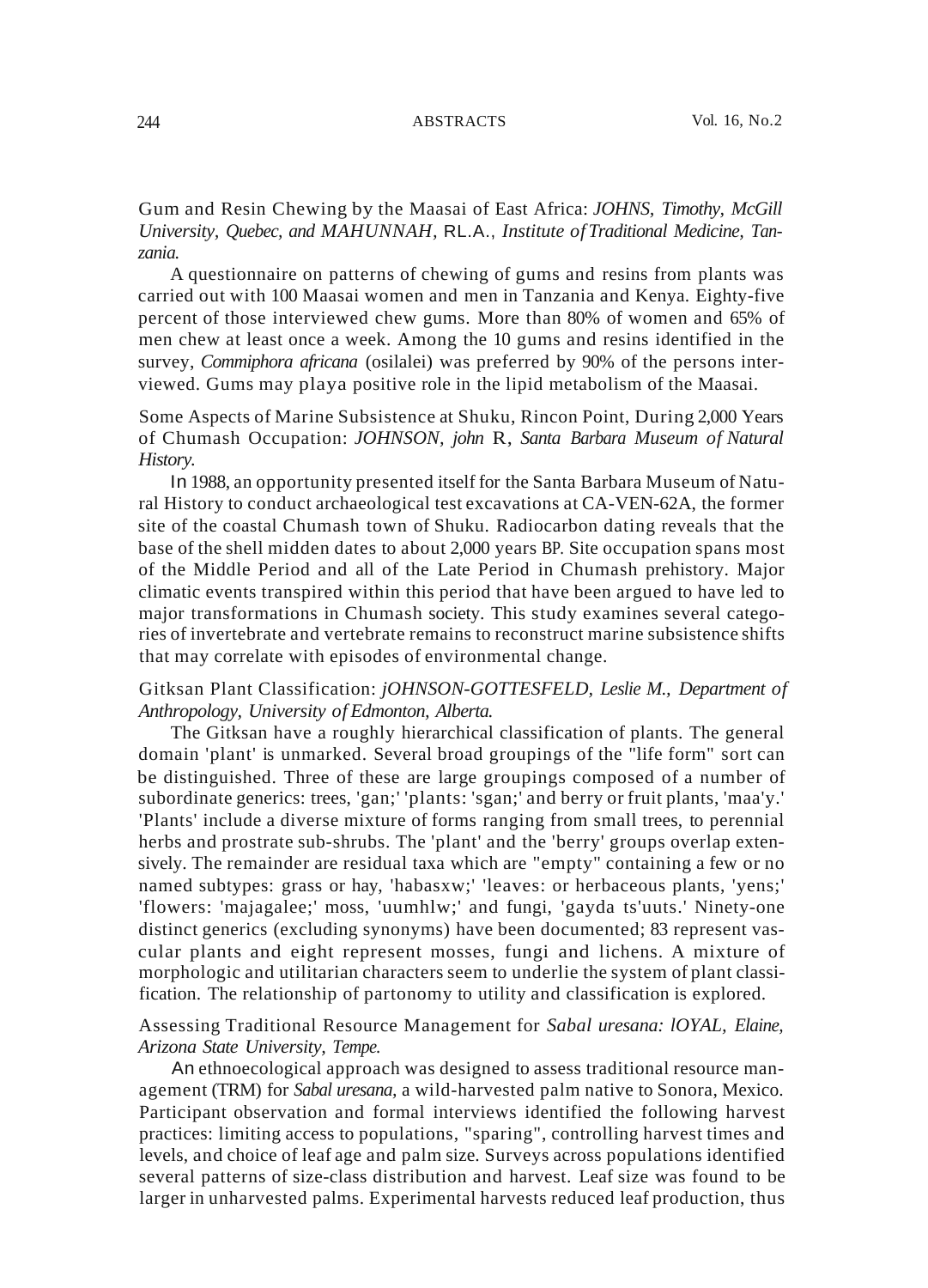slowing palm growth. A matriz model found lambda  $\geq 1$ . Survival, especially of the larger size-classes, accounted for ca. 90% of total elasticity. Simulations of observed harvest response changed the stable-stage distribution. Thus, "sparing" is the single most important contributor to long-term population maintenance ("alpha" management). However, leaf harvest practices, while more subtle, affect population structure over time ("beta" management). This study provides a model for assessing TRM for wild-harvested species and for identifying practices which function as *de-facto* conservation traditions.

Archaeofaunal Patterns in Rural Gold Rush Mining Communities: An Example from Northern California: *lUNG, Shannon, California State University, Chico.*

The analysis of the faunal assemblage from Forks of Butte (CA-BUT-854) offers insights into the economic and ethnic composition of a rural mining community during the early period of the California Gold Rush. The faunal remains are part of a large refuse dump that was generated by Riley's Inn. The quality of pork and beef suggests that members of Forks of Butte had low economic status. The comparison of the Forks of Butte faunal assemblage with assemblages from urban Euro-American sites, of the same time period, reveals significant differences in the types and proportions of species consumed. The greater proportions of pork and chicken, in comparison to beef and duck, are more similar to historic faunal assemblages from urban Chinese sites.

Anthropogenic Enhanced Fire Regimes: *IIAboriginal Overkill?": KAlB, Mark, Laboratory ofTree-Ring Research, University ofArizona, BAISAN, Christopher, Laboratory ofTree-Ring Research, University ofArizona, and SWETNAM, Thomas, Laboratory ofTree-Ring Research, University ofArizona.*

The extent of anthropogenic effects on ecosystems through use of fire is the subject of some controversy. Fire-scar chronologies from a network of 63 sites in the Southwestern United States can be used to test the extent of such anthropogenic ecosystem influence. While individual sites display a wide variety of unique characteristics, as a whole, region-wide fire synchrony is significantly correlated to climate, demonstrating the possible scale of climate-generated ecosystem processes. Some sites display anomalous periods of high fire frequency, which, in context with historical ethnographic accounts and fire-climate data, suggest anthropogenic enhancement. Anthropogenic fire patterns must first be resolved at specific well-documented sites before larger scale, mountain- to region-wide, ecosystem influences can be invoked. Site-specific anthropogenic fire patterns will be analyzed across several spatial scales to illustrate the possible extent of anthropogenic fire effects.

Ethnobotanically-Useful Prairie Plants Collected for Anti-Cancer and Anti-HIV Compound Testing: *KlNDSCHER, Kelly, Kansas Biological Survey, UniversityofKansas, and MANFREDI, Kirk, Chemistry Dept., University ofNorthern Iowa.*

We have collected IIb of material for 30 ethnobotanically useful prairie plants and are subjecting them to anti-HIV and anti-cancer screens. Plants were collected in Kansas, Nebraska, and South Dakota from a list of prairie plants that had medicinal uses by Native Americans of the Great Plains. Species include: locoweed *(Astragalus bisulcatus),* bush morning glory *(Ipomea leptophylla),* and silver-leafscurf-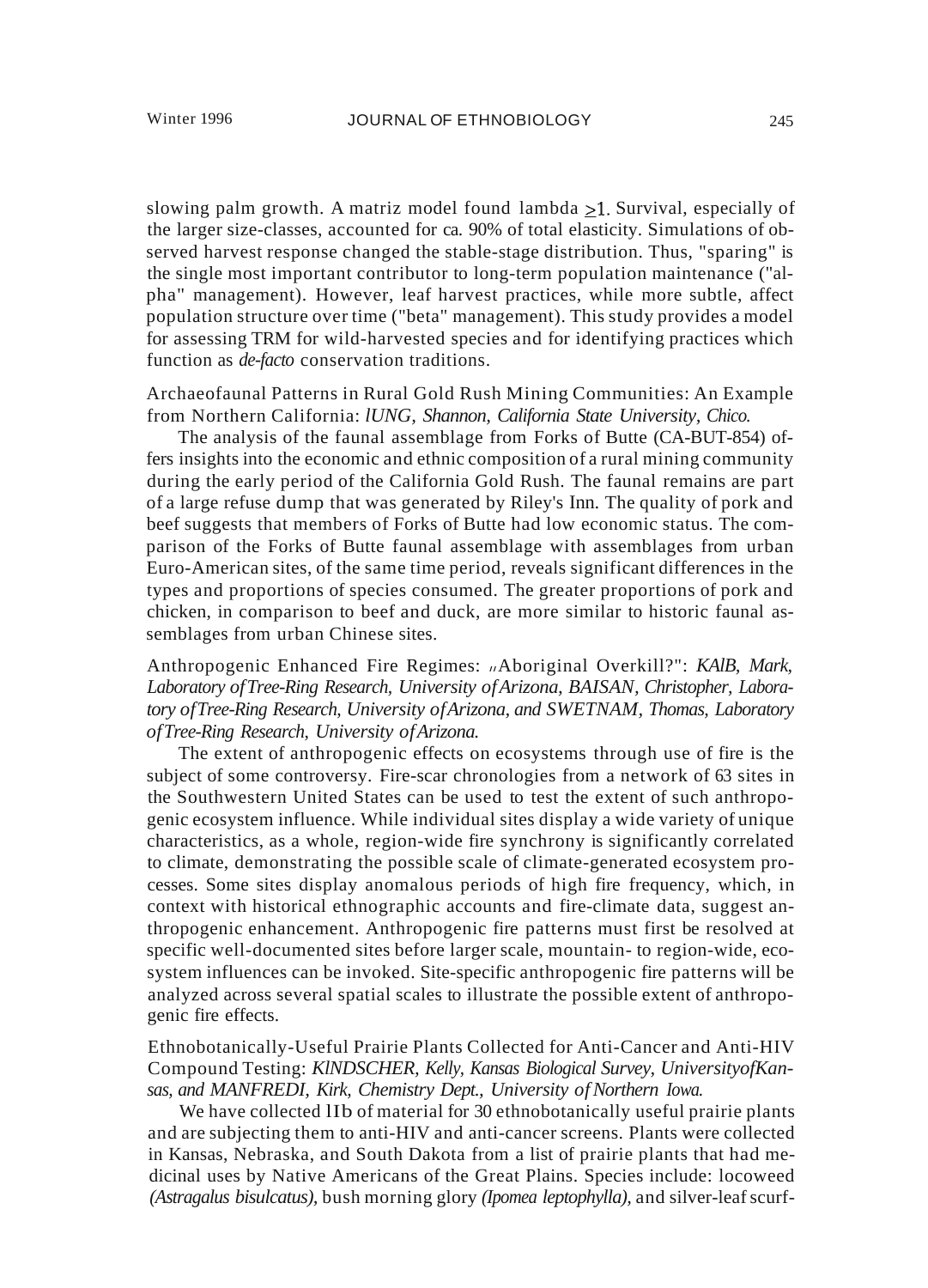pea *(Psoralea argophylla).* Preliminary results suggest that by using plants that have a history of medicinal uses, even if those uses are different than the screens (HIV and cancer in this case), a higher percentage of positive screens will be found.

Gardens of Eden: An Ethnohistoric Reconstruction of **the** *Maohi* (Tahitian) Cultivation System: *LEPOFSKY, Dana, Dept. of Archaeology, Simon Fraser University, British Columbia.*

Tahiti, perhaps more than any other Polynesian island, conjures up images of a tropical paradise where beautiful people live in a bountiful lush environment which readily provided for all needs. This image of Tahitians *(Maohi),* promulgated by the earliest European explorers in Polynesia, has influenced the way anthropologists have characterized traditional *Maohi* lifestyle. This is especially apparent in the reconstruction of the *Maohi* cultivation system. However, the view of a non-intensive cultivation system is at odds with what is known about the highly complex *Maohi* socio-political system of the precontact and early contact era. A detailed review of the ethnohistoric literature reveals that the *Maohi* cultivation system was both highly extensive and intensive. Both the coast and inland were extensively cultivated by the *Maohi.* Six cropping subsystems encompassed the cultivation of a diversity of taxa and varieties within taxa. Intensive components of the cultivation system include reduced fallow periods, methods to enhance fertility, terracing, and the construction of irrigation systems. Labor-intensive gardens, where crops were raised exclusively for the elite, illustrate the close relationship between cultivation and the complex socio-political system of the *Maohi.*

Plants Sacred **to the** Ancient Maya (poster): *LITZINGER, William, Environmetal Studies, Prescott College and BRUCE, Robert, Depto. de Lingiifstica, Museo Nacional de Antropologia, Mexico.*

Approximately 100 plant species are examined which may have had religious importance for the Ancient Maya. Although represented by more than 40 different plant families, many of these species have similar morphological features, such as very distinctive tubular corollas, hairs, spines, and thorns. Discussion of the hypothesis that these plants evoke imagery associated with ancient Mayan cosmological or religious concepts is based on a consideration of the special morphological attributes of these plants, the linguistic analysis of their Maya plant names, and ethnographically and historically recorded details of their uses.

Historic *Vaccinium* Processing in the Cascade Uplands, South-Central Washington: *MACK, Cheryl, Gifford Pinchot National Forest, Washington, and McCLURE, Richard, Gifford Pinchot National Forest, Washington.*

Among the native peoples of south-central Washington state, berries of the genus *Vaccinium* hold a significant place among traditional foods. In historic times, the berries were collected in quantity at higher elevation in the central Cascade Mountains, and the surplus harvest dried for winter use. Berries were dried along a shallow trench using indirect heat from a smoldering log. To date, archaeological investigations in the Gifford Pinchot National Forest have resulted in the identification of 234 *Vaccinium* drying features at 27 sites along the crest of the Cascades. High feature densities demonstrate extensive protohistoric and historic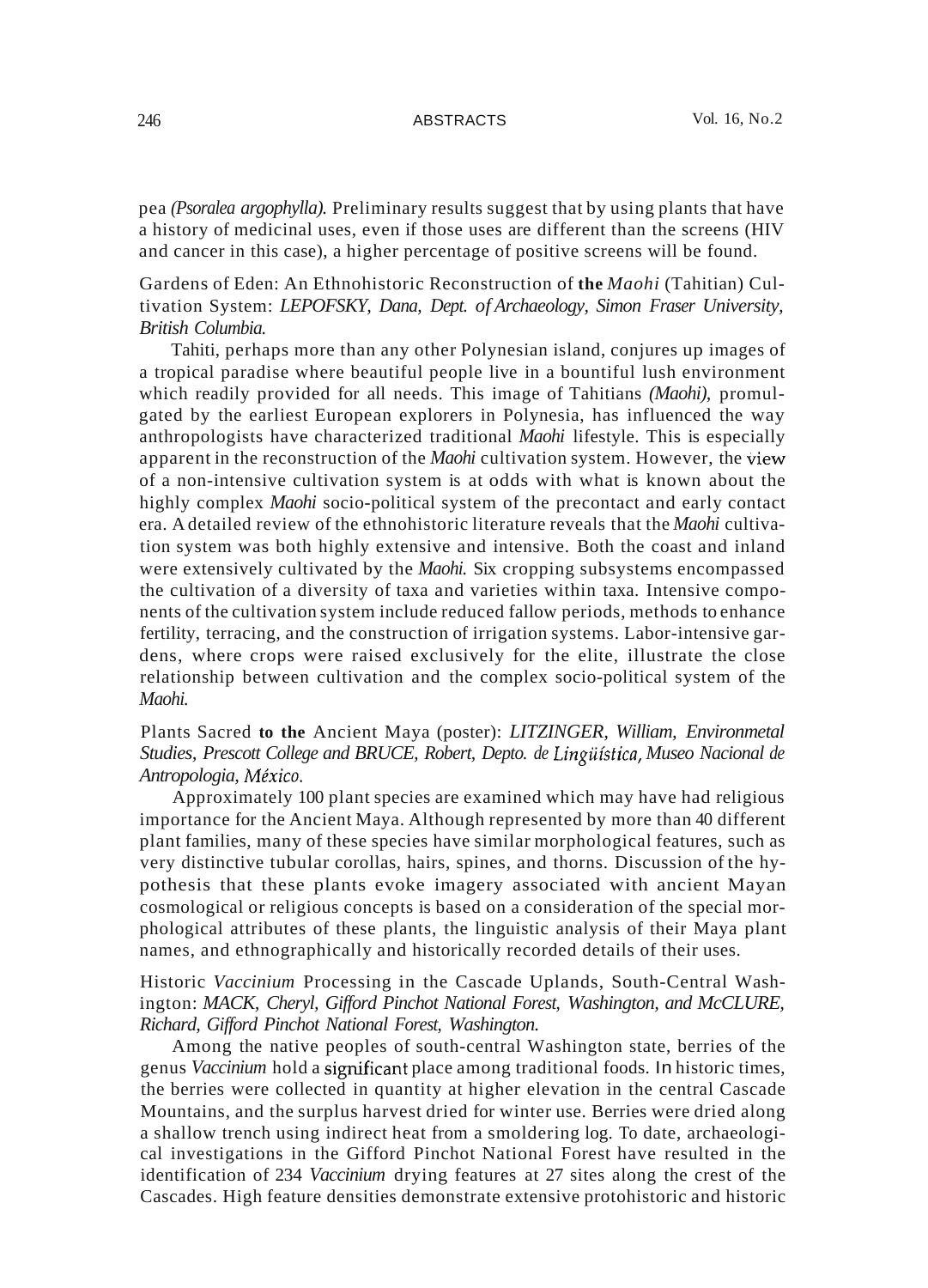upland land use reflecting the economic and cultural significance of the resource. Analyses have included archaeobotanical sampling, radiocarbon dating, and identification of associated features, incorporating ethnohistoric and ethnographic studies. Site investigations shed new light on the importance of montane resources to Columbia River peoples. Strategies for future research are proposed.

Growth Analysis of Five Populations of J/QuintonilesJ/ *(Amaranthus* spp.) from Sierra Norte of Puebla, Mexico: *MAPES, Cristina, Jardin Botanico, Instituto de Biologia, Universidad Nacional Aut6noma de Mexico, DIAZ, Araceli, Jardin Botanico, Instituto de Biologia, Universidad Nacional Aut6noma de Mexico, and BYE, Robert, Jardin Botanico, Instituto de Biologia, Universidad Nacional Aut6noma de Mexico.*

Five populations of green edible amaranths from Sierra Norte of Puebla *(Amaranthus hypochondriacus* L. Africano, Mixteco and Azteca, *A. hybridus* and *Amaranthus cruentus* L. Mexicano) were cultivated for 149 days under uniform conditions in Chalco, Valley of Mexico. Plant height, leaf area, biomass, biomass allocation, and growth rate were measured periodically. *A. hybridus* and Mexicano reached their maximum height more rapidly than Africano, Azteca and Mixteco. The total leaf area of the five populations was significantly different among them, with Mixteco producing the greatest  $(2.91 \text{ m}^2)$ . Africano and Mixteco allocated 1.1 and 6% of the standing biomass to reproductive parts 149 days after germination, while Azteca and Mexicano allocated 18%and A. hybridus 42%. The relative growth rate (RGR) was comparable for Africano, Mixteco and *A. hybridus* with a general decline over time. The leaf area quotients (LAQ) for all five populations were at their maximum at the beginning of the cultivation and declined to zero at the end except Mixteco. The pattern of early biomass allocation for vegetative parts and later biomass allocation to reproduction coincided with that of plants selected for edible leaves rather than for grain production. In the vegetable forms, which usually are semicultivated, humans have assured a prolonged availability of edible leaves by selecting plants which delay the development ofinflorescences and produce a high proportion of leaves over extended periods of time.

### Patterns of Mollusk Use in a Nineteenth Century Colonial Context: *MARTINEZ, Antoinette, University ofCalifornia, Berkeley.*

While relationships between a human culture and associated living organisms can change dramatically with the arrival of another group, some strategies for survival and success may transcend the changes attributed to "cultural differences." The comparison of archaeofaunal remains from the nineteenth century Native Alaskan Village of Fort Ross and associated Kashaya Pomo villages provides patterns, contrasts, and points of departure for the discussion of the processes of culture change. Supported by extensive archaeological and ethnohistoric data, this presentation will focus on the use of, and attitudes towards, mollusks by the segments of this colonial population defined herein by ethnicity, gender, and political power within a rugged northern California coastal setting.

Contemporary California Indian Basketry Symposium: *Symposium Chair: MATHEWSON, Margaret, University ofCalifornia, Berkeley, WALLACE, Kathy, Yurok/ Karuk/Hupa;* DQ *University, SCHWALEN, Emily, Cherokee; University of California, Davis, MANRIQUEZ,* L. *Frank, Tongva/Ajachemem, Sonoma State University, BATES,*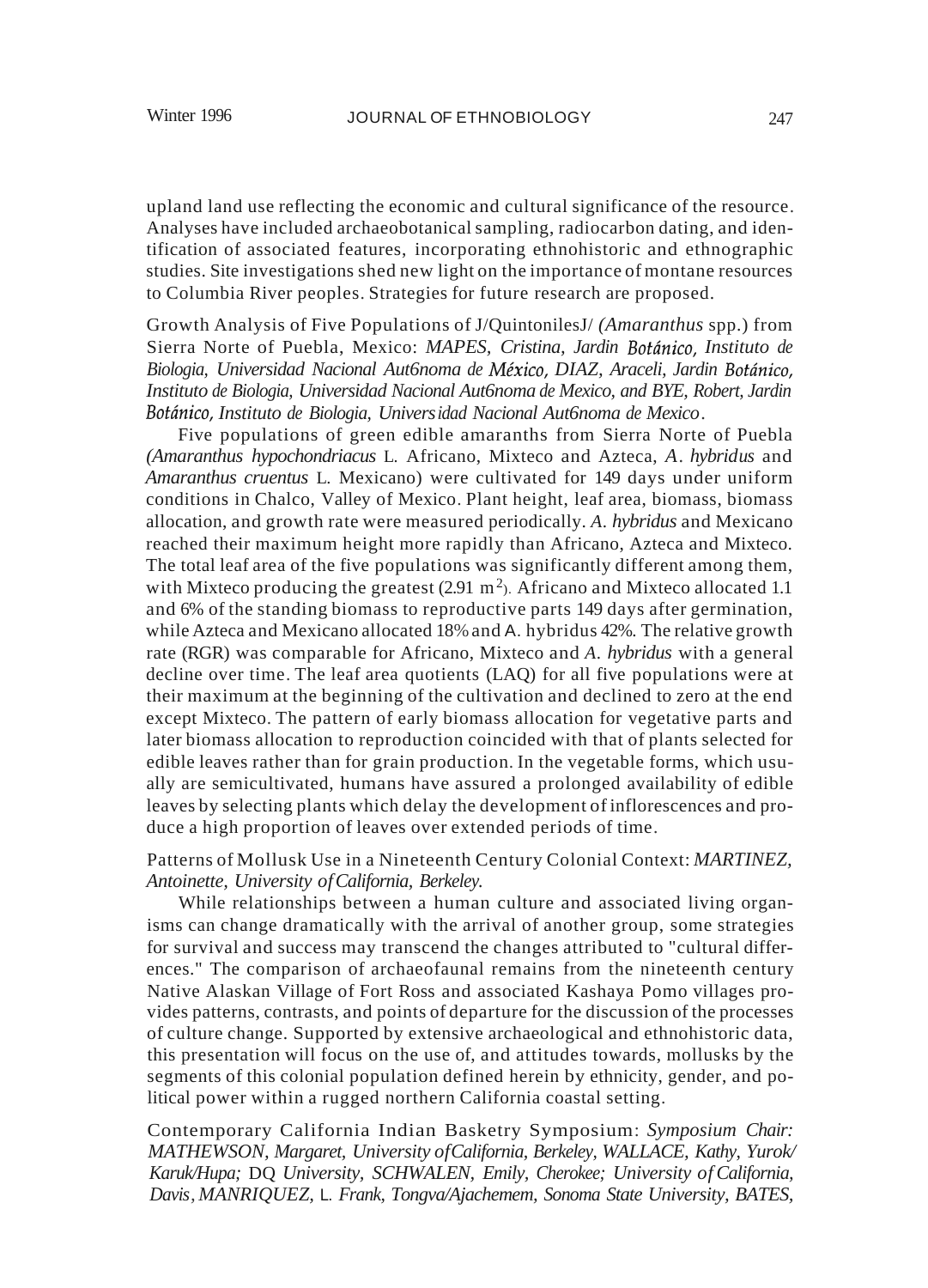*Jennifer D., Tuolumne MeWuk; Chairperson, California Indian Basketweavers Association, UNZUETA, Gilbert, Chumash; Oakbrook Park Chumash Interpretive Center; and PARKER, Julia, Miwok/pomo; Yosemite National Park.*

Contemporary California Indian basketweavers maintain a close relationship with native plants. This symposium will outline some of the issues faced by collectors in the modem landscape including access rights, land development, spraying of herbicides and pesticides, museum and archival research, and the revitalization of fading traditions. The presentation will begin with a slide show of fiber plants in California.

A Success Story of Rejuvenation of Biodiversity in Denuded Forest for Traditional Health-Care (poster): *MEHTA, M.B.,International Tree Crop Research Institute, India Chapter.*

In developing countries where the rich biodiversity of forest is threatened due to heavy demands on it by human as well as cattle populations, efforts were made in the past to reforest through plantations of only economically important species. In the process, rich flora which provided medicinal plant products of great therapeutic value in the Traditional Health Care System were being lost, as no efforts were made to plant other than two or three timber species. The therapeutic values and uses are mentioned in ancient Indian treatises written in 1600-3000 BC The rejuvenation effort was carried out with people's participation, and 125 species with known therapeutic values and uses were selected for planting in 27,000 hectares of forest in the watershed of a river valley in western India. The success of plantations is visible, and within three years of the work, 15 species of trees were seen to regenerate naturally-a phenomenon not seen in the degraded forests in the last three decades. A list of species with their traditional therapeutic values was prepared and is appended with this paper. The paper is an honest presentation of the author's work in the field, as a forester with 34 years of experience.

Archaeological Investigations of Fish Remains at Ancient Lake Cahuilla: Evidence for Lacustrine Adaptation of Endemic Colorado River Fishes (poster): *MOFFITT, Linda* R., *Dept. of Anthropology, University of California, Riverside, and MOFFITT, Steven* A., *Dept. ofAnthropology, University ofCalifornia, Riverside.*

The remains of native Colorado River fishes, currently listed as endangered or threatened species, were recovered at seven of twenty-eight archaeological sites recently investigated along the shoreline of desiccated Lake Cahuilla, in the Coachella Valley, Riverside County, California. The fish elements collected support evidence obtained at thirty-one additional Lake Cahuilla sites for the predominant presence in the lake of two of the five known native Colorado Riverine fishes, the Razorback sucker *(Xyrauchen texanus* [Abbott]) and the Bonytail chub *(Gila elegans* [Baird]). The essentially exclusive presence of these two species in the archaeological assemblages associated with the lake reflects the successful adaptation of these riverine species to a warm-water lacustrine environment in prehistory.

Recycling Ethnoherpetological Knowledge: Marine and Desert Reptiles in Seri Indian Crafts Promotion and Environmental Education: *NABHAN, Gary Paul, Arizona-Sonora Desert Museum, ROSENBERG, Janice, University of Arizona,*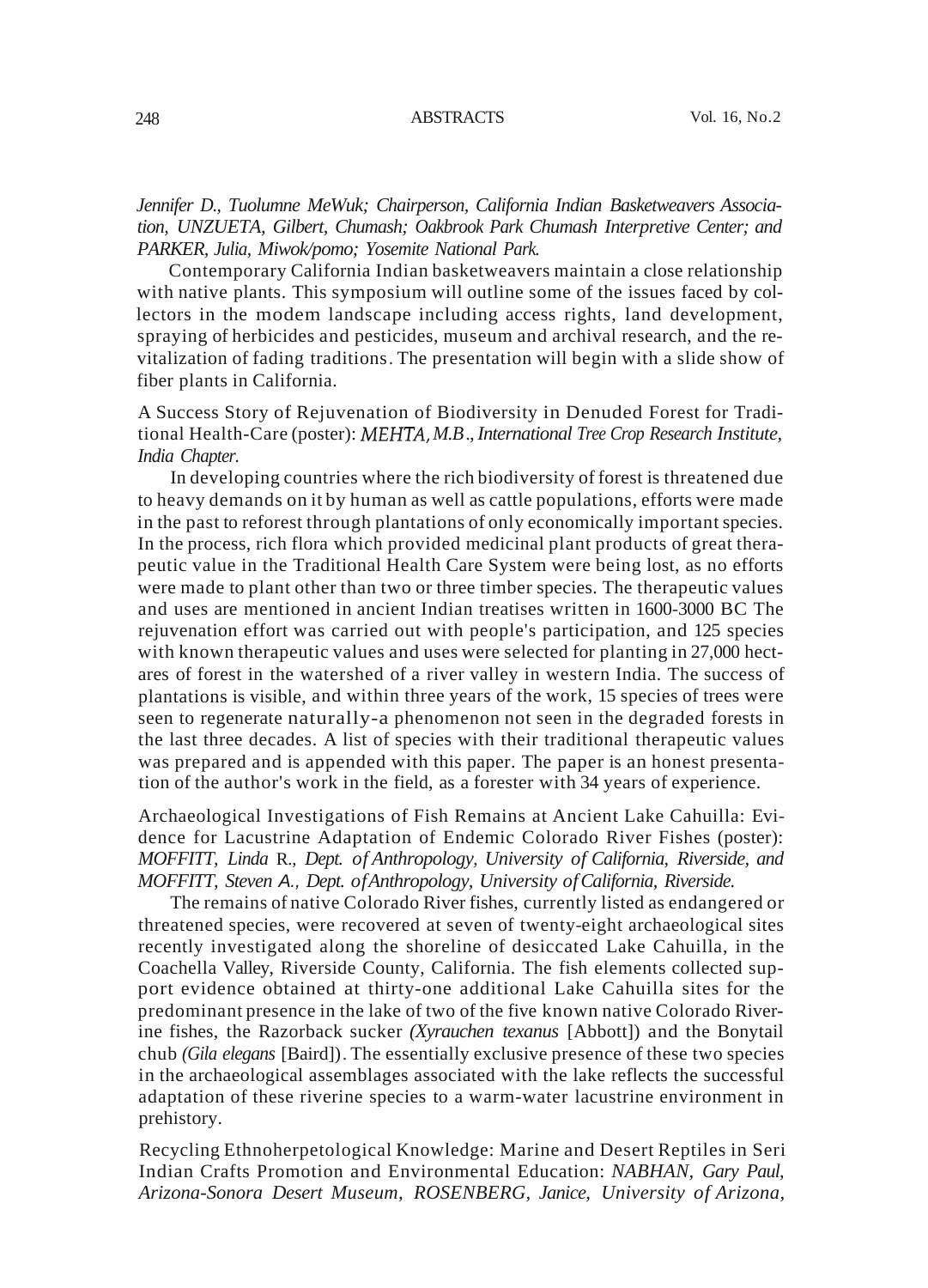# *ROMERO, Pedro, Seri Tribal Governor, and LAWLER, Howard, Arizona-Sonora Desert Museum.*

The Seri Indians of Sonora, until recently, depended upon marine and land reptiles to meet a significant portion of their dietary needs; reptiles were also important symbols in art and religion. Over the last three decades, sea turtle populations in the Sea of Cortez and desert tortoises on the Sonoran mainland have dramatically declined; however, desert tortoise and chuckwalla densities remain high on Tiburon and San Esteban Islands, where the Seri are biosphere reserve managers. At the request of the tribal governor, we collaborated with the Seri eIders to develop a primer for Seri schoolchildren focusing on the cultural significance, natural history and economic importance of these reptiles so that traditional knowledge and values could be reinforced in a school setting. In addition, we have promoted Seri carvings of desert and marine reptiles, a craft which acknowledges the Seris' distinctive ethnobiological knowledge.

# Las Aves en el Pensamiento Teotihuacano y Maya: *NAVARlfO ORNELAS, Lourdes, Instituto de Biologia, Universidad Nacional Autonoma de Mexico.*

Son estudiadas las aves que figuran en la pintura mural prehispanica del sitio de Teotihuacan en el Valle de Mexico, as! como las plasmadas en los muros de cinco sitios mayas de la Republica Mexicana. El objetivo de esta presentacion es el de dar a conocer a la riqueza de especies utilizadas como objetos culturales en el lenguaje pictorico, 10 que nos provee, en primer termino, de valiosa informacion biologica. En segunda instancia, nos acerca a las formas de pensar de estos pueblos, en razon de que en cada una de las escenas pictoricas se puede leer el papel de las aves como sirnbolos para expresar y perpetuar ideas y conceptos que denuncian la existencia de mecanismos de asociacion entre los eventos naturales y los culturales que influyeron en la vida de los teotihuacanos y mayas.

(Birds in Teotihuacano and Mayan Thought)

(Birds depicted in prehispanic mural painting from the site of Teotihuacan in the Valley of Mexico were studied, as well as the wall frescoes of five Mayan sites in the Republic of Mexico. The objective of this presentation is to give an idea of the richness ofspecies utilized as cultural objects in pictorial language, which firstly provides us with valuable biological information. Second, we address the thought processes of these communities, since in each of the pictorial scenes one can read the role of birds as symbols to express and perpetuate ideas and concepts that indicate the existence of mechanisms of association between natural and cultural events that influenced the lives of the Teotihuacanos and Mayas.)

### Stable Carbon Isotopic Discrimination of Maize and Bison in the Central Great Plains: *NELSON, Gretchen* A., *University ofNebraska, Lincoln, and REINHARD, Karl* f., *University ofNebraska, Lincoln.*

In the central Great Plains, bison and maize are two main sources of C4 signal in historic and prehistoric diet. As part of repatriation analysis sponsored by the Omaha Tribe of Nebraska, stable carbon and stable nitrogen analyses were conducted of Omaha skeletons dating between 1780 and 1820. Analysis of collagen alone indicated a change in diet, probably reflecting increased meat consumption over time. Analysis of bioappetite clearly shows that the historic diets of the Plains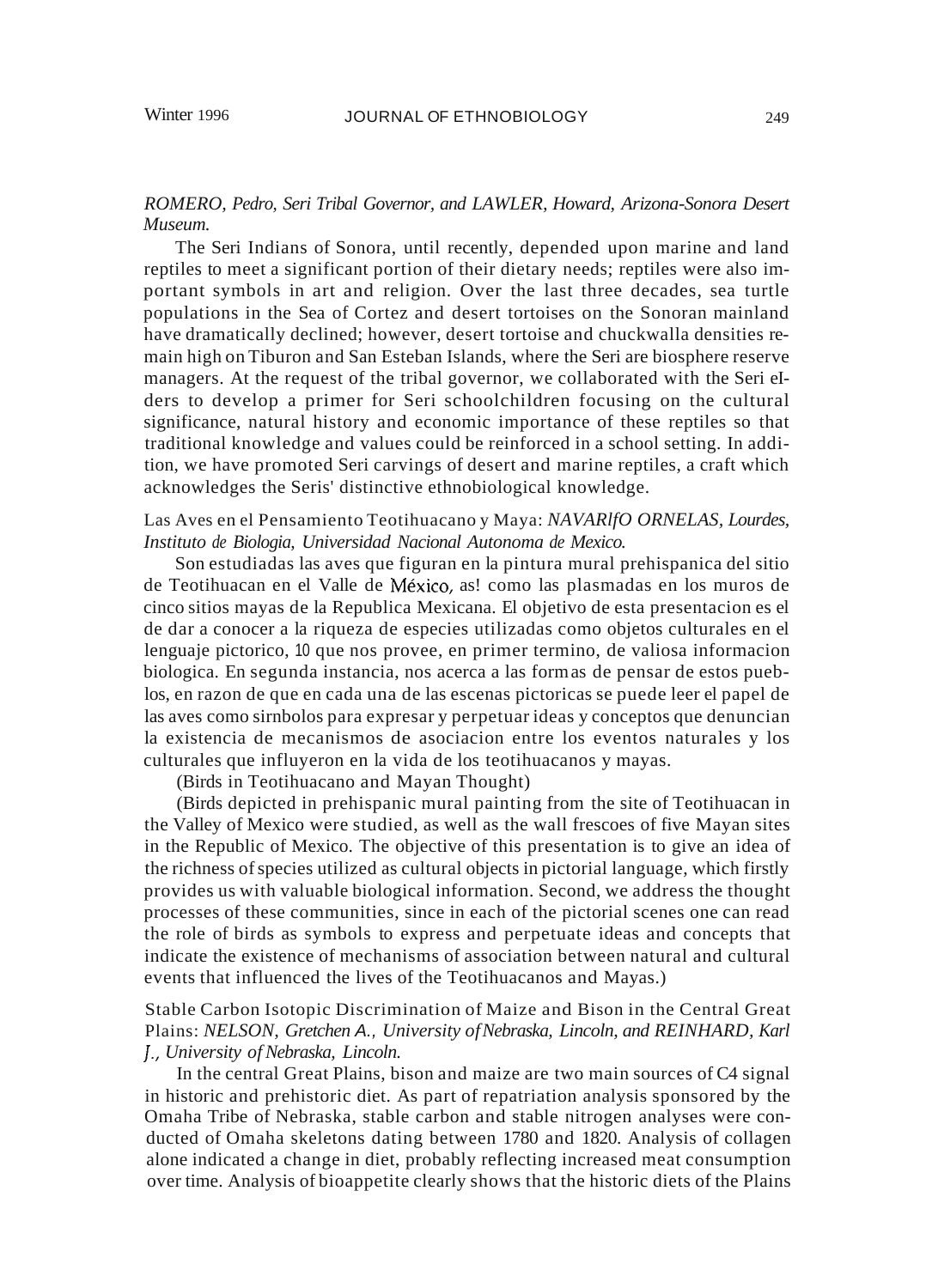were reliant on bison meat. The value of appetite analysis in diet reconstruction has been accepted only in the last two years. This analysis shows that such studies are especially useful in distinguishing C4 plant versus C4 meat signals in archaeological bone.

## Taproots, Taboos and Transfonnations: *PEACOCK, Sandra* L., *University ofVictoria, British Columbia, and TURNER, Nancy* J., *University of Victoria.*

Balsamroot *(Balsamorhiza sagittata,* Asteraceae) figures prominently in traditionallifeways of the Salishan-speaking people of the interior of British Colwnbia. It was a dietary staple, a powerful medicine and a spiritual helper. Clues to the cultural significance of balsamroot lie in its chemical constituents and the manner in which these are transformed through culturally prescribed practices. In this paper, we examine the nutritional and medicinal properties of this taprooted perennial and discuss the methods used to transform it from a low-use plant into a highly-valued resource.

Without Willow: Replacement Patterns and stylistic Outcomes in Western Mono Basketry: *POLANICH, Judith, Hearst Museum, University ofCalifornia, Berkeley.*

Prehistoric migrations brought Mono peoples from the east to the west flank of California's Sierra Nevada, into a new biotic environment. Essential Owens River willow species were no longer available for use in twined basketry and the Mono chose replacements from chaparral species abundant in their new home. In this paper, I reconstruct how the Western Mono identified, tested, and standardized use of the several plants which replaced the riparian willows. These new materials brought about profound but subtle changes in culinary baskets and caused a stylistic revolution in baby cradles, essentially creating what we now know as Western Mono twined basketry.

# The Dynamics of Chinampa Agriculture: A Middle Postclassic Case Study: *POPPER, Virginia 5., Institute ofArchaeology, University ofCalifornia, Los Angeles.*

Chinampa farming, the system of raising fields in the swampy lakes of the Basin of Mexico, has long been recognized as a remarkable form of intensive agriculture. The study of plant remains from a Middle Postclassic (AD 1150-1350) Chinampa settlement in Lake Chalco illustrates that chinampa farming was a dynamic system, varying according to natural and cultural conditions.

Which Came First-The Cowboy or the Tumbleweed?: *PUSEMAN, Kathryn, Paleo Research Labs.*

Russian thistle *(Salsola* sp.), also called tumbleweed, is noted in botanic literature to have been introduced into North America around 1873 or 1874; however, charred *Salsola* seeds have been recovered from prehistoric archaeological sites in Utah, Colorado, Nebraska, and Wyoming. Two charred *Salsola* seeds were recovered from a hearth at Site 5WL1794 in northeastern Colorado that yielded a radiocarbon date of  $2970 \pm 90$  BP. The two charred seeds were sent to the University ofCalifornia Radiocarbon Laboratory for AMS dating. These two seeds yielded a prehistoric radiocarbon date, proViding a strong argument for the presence of a native *Salsola* in North America prior to the 1800s introduction.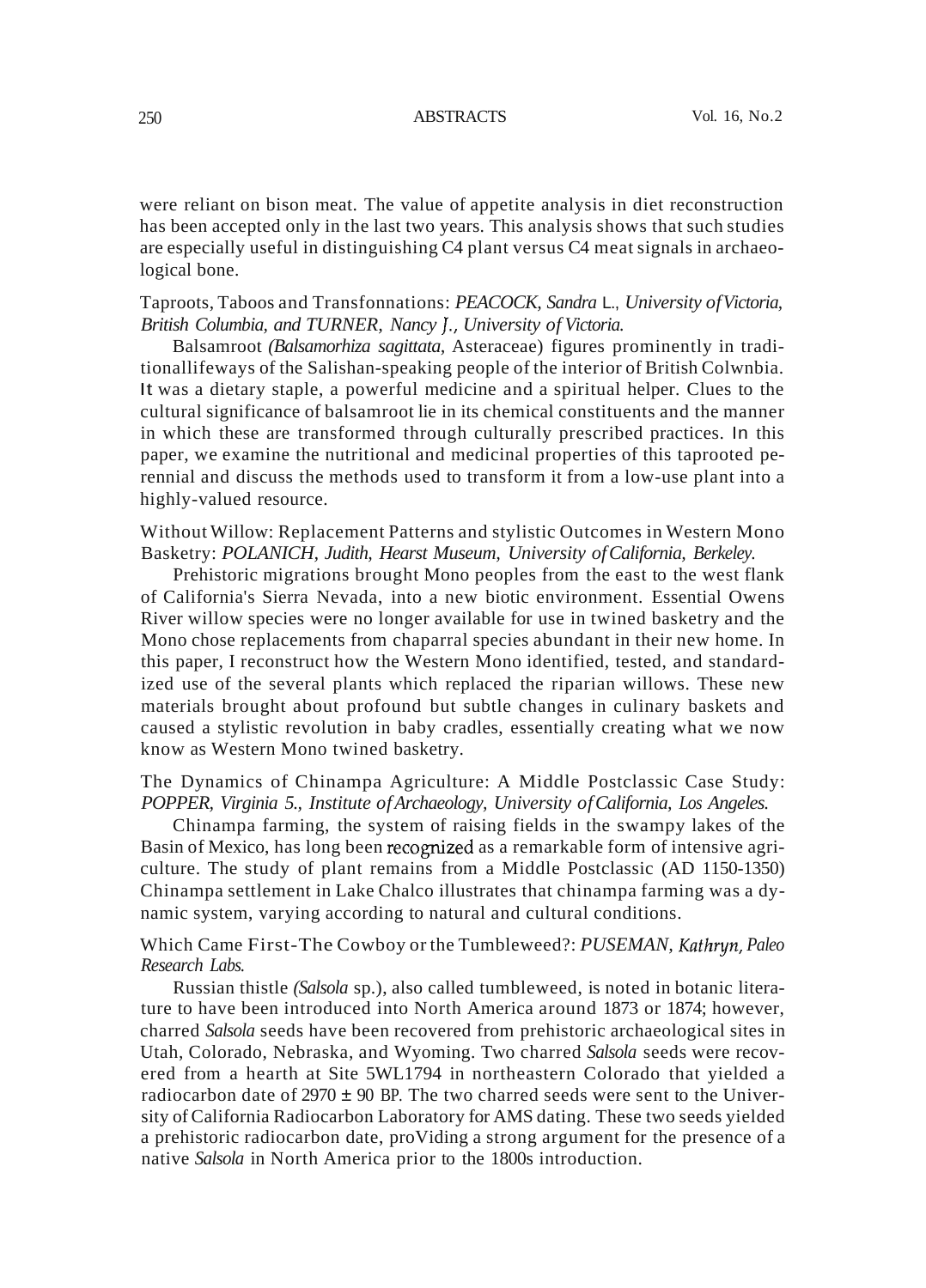"He Never Paid Them for Their Acorn Trees": Conflicts over Gathering Rights in the Yosemite Valley in the Late 19th Century: *RAYMOND, David, San Francisco State University.*

After the Yosemite Valley was made a park in 1864, some of the indigenous Ahwahneechee Miwok continued to live there, surviving by working in the tourist industry, and by hunting and gathering. In 1869, the Yosemite park manager banned "cutting oak limbs" to harvest acorns. The Ahwahneechee responded that he had never paid them for the Valley, nor for the trees. What did the park manager hope to accomplish by this restriction? Why did the Indians respond by asserting their land rights in the Valley? The answers to these questions illustrate the difficulties of using historical accounts as sources of ethnobotanical information.

Can Ethnobiology Really Contribute to Alleviating Native American Diabetes in the Plains?: *REINHARD, Karl* ]., *University ofNebraska, Lincoln.*

In conjunction with the Omaha Tribe of Nebraska, anthropologists from the University of Nebraska *have* been working to understand the basis for diabetes for six years. This work is done in consort with medical professionals and medical anthropologists who *have* 14 years of experience with the disease. Initially, research was based on the premise that diabetes had a three-part basis in diet, activity patterns, and genetics. Gradually there has been the realization that the disease also relates to grief, familial relations, self-esteem, and an ill-defined factor termed "stress". In the context of these findings, the applied roles of ethnobiology and archaeology are assessed.

Archaeobotany of an Open Residential Site in Stillwater Marsh, Western Nevada (poster): *RHODE, David, Quaternary Sciences Center, Desert Research Institute, Reno.*

Flooding in Stillwater Marsh in the early 1980s exposed a rich archaeological record of marshside habitation in the Carson Sink, western *Nevada.* Excavations at one site, 26Ch1062, revealed numerous archaeological features, including the remains of at least two probable houses. Flotation analysis of nineteen features from the site resulted in the *recovery* of abundant plant remains. These remains, coupled with recent analyses of plant remains in coprolites from nearby Hidden *Cave, provide* new clues into the use of marsh plant resources in the Carson Sink.

Bracken Fern: Collection, Processing and Management for Sustainable Yields of Basket Materials (poster): *RUCKS, Meredith, Heritage Program, Lake Tahoe Basin Management Unit, USDA Forest Service, with KIZER, Mrs. Marie, Washoe Elder, JACK-SON, Mrs. Teresa, Washoe Elder, MARTiNEZ, Mrs. Joanne, Washoe Elder, and CONWAY, Mrs. Florin, Washoe Elder.*

This poster exhibit describes the first season (August - October 1995) of field trips conducted by the Forest Service and Washoe participants to identify areas where gathering and management of traditional plants would be desirable. Washoe elders, including master basket makers, soon focused on Meeks Bay which ineludes an extensive meadow accessible to them but restricted from use by the general public. Although the meadow includes many plant resources of interest,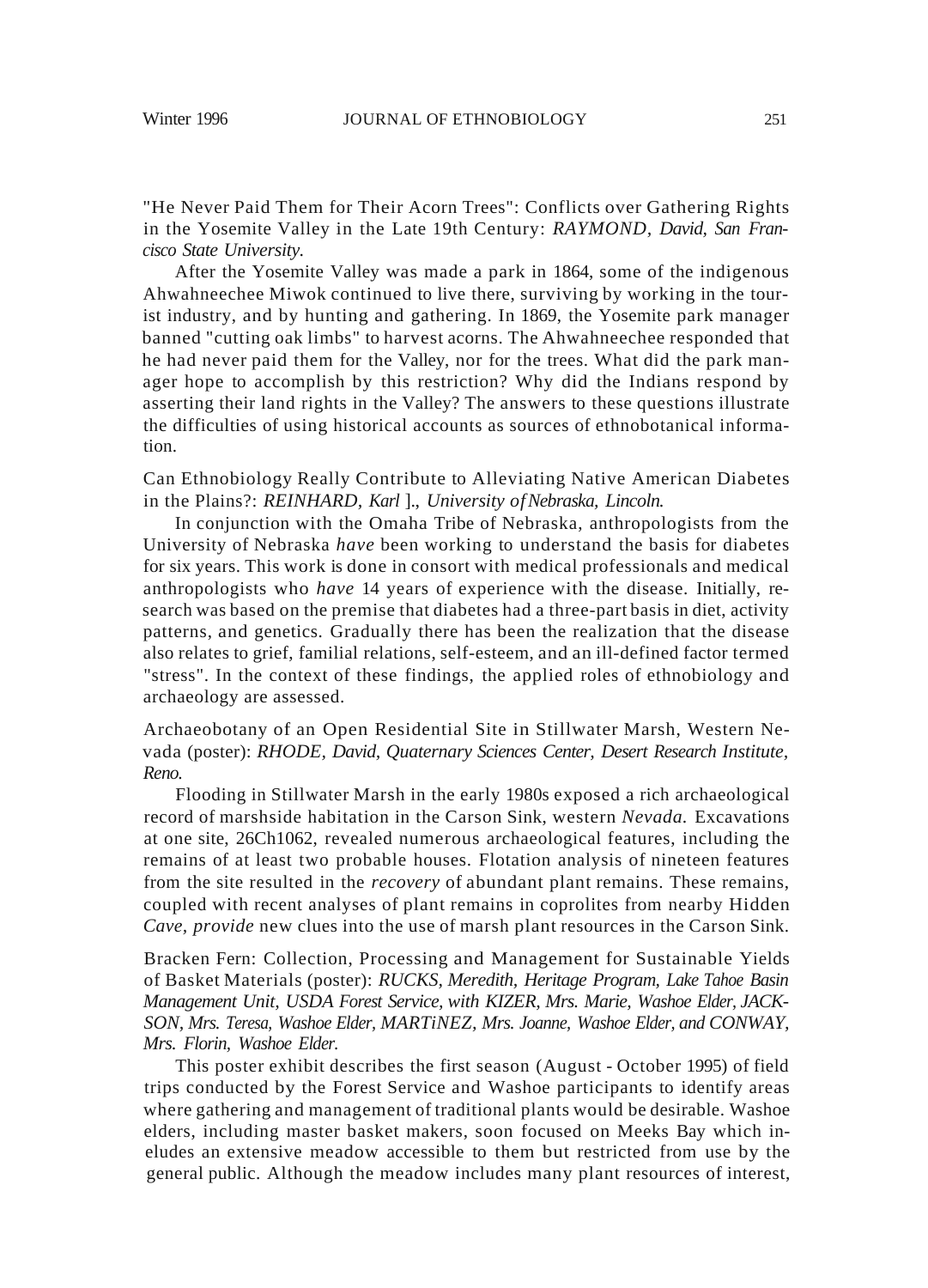the basket makers were intent on locating stands of bracken fern with thick, straight rhizomes. The exhibit will describe the micro-habitat of desirable bracken and rhizome collection and processing by Washoe Elders. The exhibit will also solicit information on bracken ecology and use from others in order to better describe the ecology of basket bracken and design a long-term study of the effects of gathering practices and plant tending for achieving and maintaining rhizome attributes sought by basket makers.

# **A Model of Indigenous Botany:** *SALMON, Enrique, The Baca Institute of Ethnobotany.*

Indigenous plant/healing paradigms will often locate a plant at the center of a cultural cosmological circle. Cycling around the plant are four aspects of the plant-human relationship. These aspects include mental, physical, social, and spiritual relationships to the plant. The aspects are anchored by cultural history, identity, language, land base, and beliefs of the particular culture. Traditional indigenous people synthesize all these aspects and anchors to each other and to the plant in order to construct a paradigm of the plant world: an indigenous botany. The indigenous botany will be presented as a model by which ethnobotanical researchers can compare their perceptions of the particular cultures they study. An indigenous perception of the botanical world is necessary in order to fully comprehend the distinct intricacies of the plant-human relationship.

# **Evaluating the Toxic Health Hazards to Native Californians Engaged in Traditional Environmental Management Activities** (Mathewson symposium): *SCHWALEN, Emily, Ecology Dept., University ofCalifornia, Davis.*

Conventional exposure risk assessment has been proposed for use in evaluating the toxic health hazards to Native Californians engaged in traditional environmental management activities. Certainly, the present loading of pesticides and other toxics has altered the potential health risks for traditional gatherers and basketweavers from those that were experienced in precolonial times. For those Native Californians that are actively involved in cultural recovery activities, these risks should be known and reduced wherever possible. Cultural survival of the invaluable environmental knowledges and skills of Native Californians requires the physical health and survival of these individuals. While some of the risks associated with traditional practices can be characterized as similar to those experienced by such at-risk workers as farmworkers, many aspects of traditional gatherer exposure are quite different. There are several exposure routes for gatherers, such as continued dermal contact and ingestion of collected materials over extended periods of time, that are quite different from worker exposure. Also, gathered materials include materials used for textiles, food, medicine, fuel, and ceremony. These complex routes of exposure from multiple sources must be considered if reasonable estimates of traditional gatherer risk are to be developed. Several options beyond conventional risk assessment are useful to understand the real health hazards. This approach could be productive for indigenous cultural workers worldwide involved in cultural revival among similarly threatened groups and ecosystems.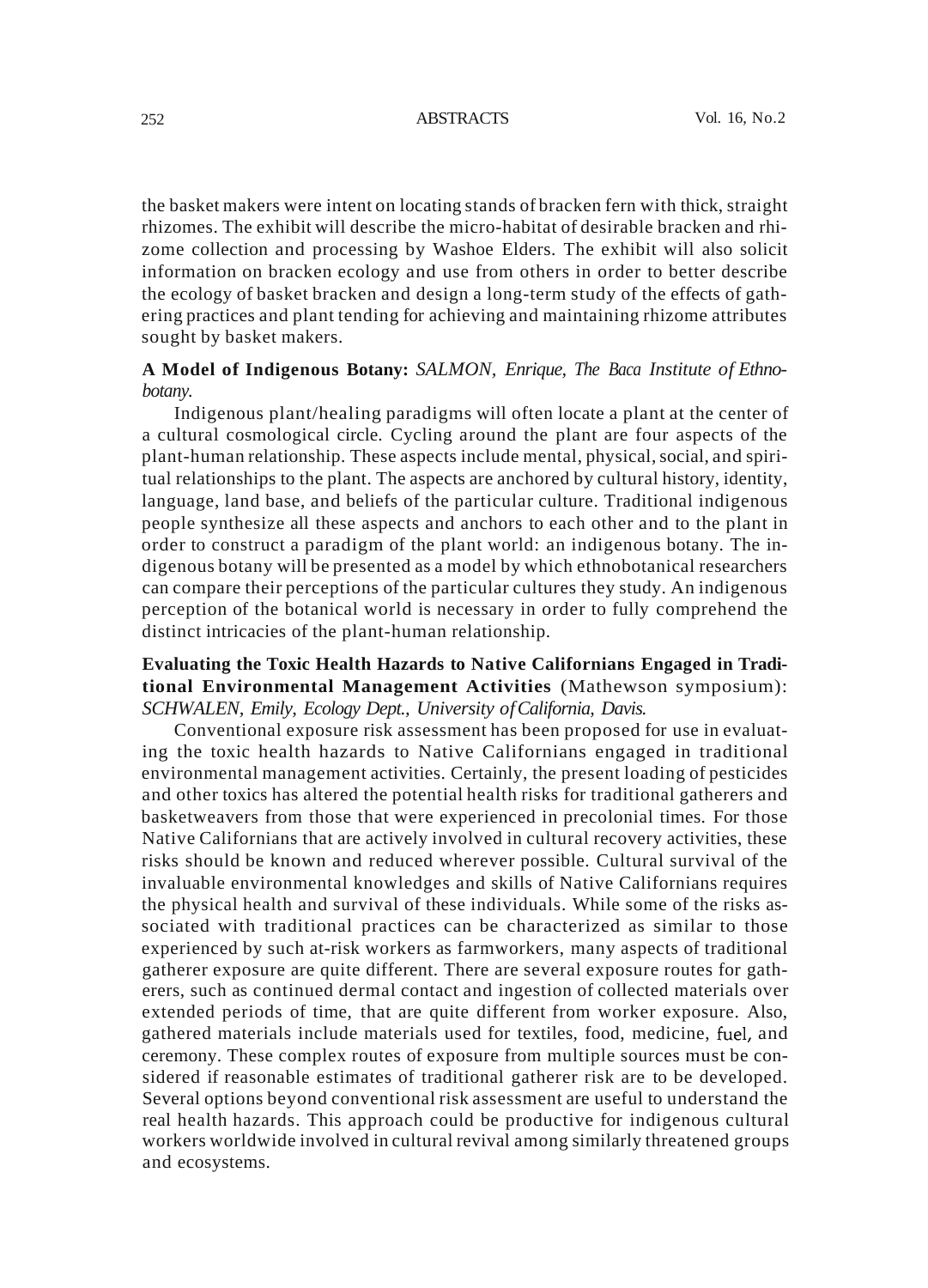Ethnomedicinal Studies in Ladakh (Little Tibet): *SHARMA, G.K., Dept. of Biology, University of Tennessee.*

Ladakh is one of the most secluded parts of the enigmatic Himalayas. Furthermore, its medicinal flora and the indigenous system of medicine-the Amchi system-remain shrouded in the forbidding elevations of this arid and vast plateau. The area under investigation-the restricted region of Shyok and Nubra Valleys adjoining Siachen glacier in Ladakh-faced dereliction in the past. It is, therefore, a virgin site for ethnobotanical studies of the local flora. The present study attempts to investigate the ethnomedicinallore of the area, known for its remoteness and inaccessibility. The area ranges from 4,000 to 7,000 meters in elevation and lies at 35°20' to 36°10' North Latitude and 78°20' to 82°10' East Longitude.

Crop Population Size and In Situ "Conservation" for Farmers' Needs: *sOLERI, Daniela, Arid Lands Resource Sciences, University ofArizona.*

In traditionally based agricultural communities, farmer selection and management have combined with natural selection to produce crop landraces or folk varieties. In many of these communities there are trends toward reductions in the number of household farming, number of varieties of a species being grown, area of land cultivated, and area devoted to folk varieties. These changes raise questions about the size of remaining folk variety populations and their structure and diversity. Locally adapted population structure and genetic diversity are recognized as contributing to the success of these varieties in meeting low-input farmers' needs. The purpose of this paper is to use current theoretical insights into the effect of small population size on plant populations to investigate, hypothetically, the effect of the sort of reductions listed above on the genetic diversity present in folk variety populations.

Recent Results in Identification of Residues and Adhesives from the Southwestern Great Basin: *STACEY R.]., Dept. of Archaeological Sciences, University of Bradford, United Kingdom, HERON* c., *Dept. ofArchaeological Sciences, University of Bradford,* SUTTON, *Mark* Q., *Dept. of Sociology and Anthropology, California State University, Bakersfield, and* FOX A., *Dept. of Archaeological Sciences, University of Bradford.*

Ethnographic data on the use of natural products as adhesives and sealants is sporadic and W1specified. Recent results of continuing work on the chemical identification of amorphous deposits surviving on stone tools, ceramics, and perishable artifacts from various archaeological sites in the southwestern Great Basin are reported. Materials identified include lac resin, pinyo pitch, and a combination of the two. Implications for aboriginal technology are discussed.

An Update on the Vegetal Cordage from Bayou Jasmine, Louisiana: *STANDIFER, Marie 5., Dept. of Plant Biology, Louisiana State University, Baton Rouge, KUTRUFF, ]enna Tedrick, School ofHuman Ecology, Louisiana State University, and TUCKER, Shirley* c., *Dept. of Biological Science, University ofCalifornia, Santa Barbara.*

In ongoing investigations of the vegetal cordage from the Bayou Jasmine site in Louisiana, examples of braided cordage, fiber strands, and plant parts have been studied. A calibrated, radiocarbon date of 1600-1292 Be makes the cordage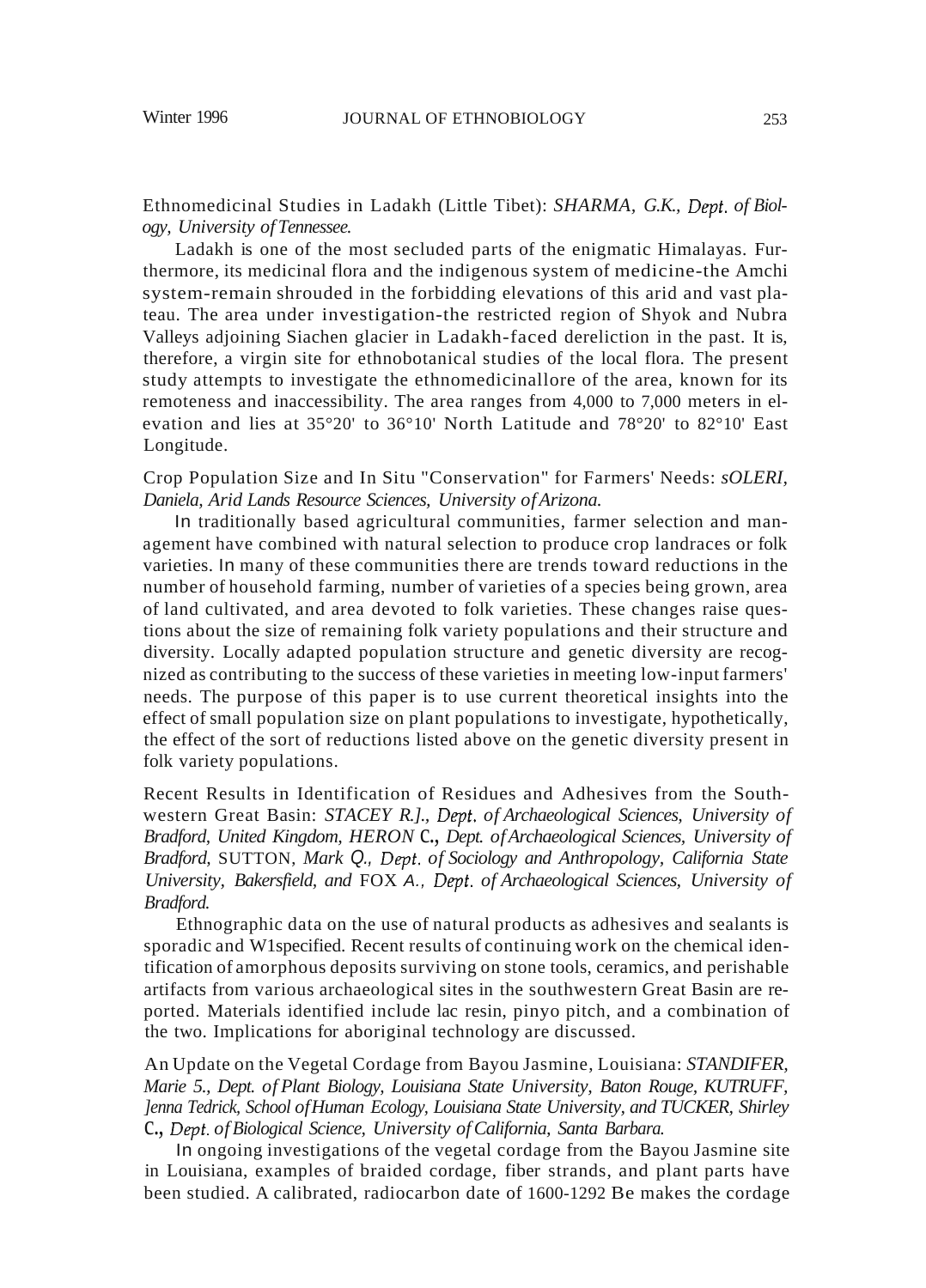one of the oldest textile remains in the Southeast. Technical analysis of cordage specimens provided information about the fiber strands and the techniques used in braid construction. The botanical analysis revealed that the fiber strands were made from the roots of a monocotyledonous plant, probably a grass or sedge, which had not previously been reported as a fiber source. DNA analysis is being attempted as a possible aid in identification.

### Economic / Ethnobotany in a Liberal Arts Context: Challenges and Strategies: *STURGEON, Karen* B., *Biology Dept., Linfield College, Oregon.*

In this paper, I trace the development of an economic / ethnobotany course at a private liberal arts institution of 1500 students. I describe the challenges I faced and the strategies I used to locate the course in a curriculum organized around traditional disciplinary boundaries and expectations. As one who trained as an evolutionary biologist and botanist, I describe the strategy I used to educate myself about ethnobotany and to develop a syllabus that would attract and serve the needs of students from several disciplines. I discuss the challenges I faced in focusing on the four Willamette Valley "plant cultures"-agriculture, horticulture, silviculture, and viticulture (an economic botany approach). At the same time, I tried to reflect on the value and meaning of plants in modem and indigenous human cultures in the valley and elsewhere (an ethnobotanical approach). I share these challenges and strategies in the spirit of support for others wishing to develop such a course and encouragement for practicing economic and ethnobotanists interested in developing texts, lab manuals, and other curriculum materials or in offering workshops and seminars for the purpose of sharing their expertise with the wider community of educators.

#### Quemado Alegre: Explorations of Detail, Scale and Comparability: *TOLL, Mollie S., Museum ofNew Mexico, and McBRIDE, Pamela* J., *Museum ofNew Mexico.*

LA 5047, located in the Mogollon Highlands of Western New Mexico, is a site with remarkable interpretive riches, deriving largely from special preservation conditions. The site includes a pitstructure which burned while still in daily use during the Early Pithouse period (AD 200-600). Collapse of the roof during the fire preserved abundant botanical remains in and around the archaeological features, tools, and containers which structured their everyday use. This study relates a variety of experimental methods developed to recreate burn conditions and extract details of routine subsistence chores. Working with this assemblage forced consideration of questions of scale and comparability of floral data recovered under very different preservation circumstances, in local open sites and dry shelters, and farther afield under diverse climatic and soil situations.

Documenting Plant Knowledge of the Secwepemc of British Columbia: A Collaborative Research Project: *TURNER, Nancy* f., *University of Victoria, British Columbia, IGNACE, Marianne* B., *Secwepemc Cultural Education Society* / *Simon Fraser University, IGNACE, Ronald, SCES* / *SFU, NICHOLAS, George, SCES* / *SFU, and KUHNLEIN, Harriet V, Centrefor Nutrition and the Environment ofIndigenous Peoples, Quebec.*

The Secwepemc Ethnobotany Project, ongoing since 1990, has aimed to document the traditional plant knowledge of these interior Salish peoples of southern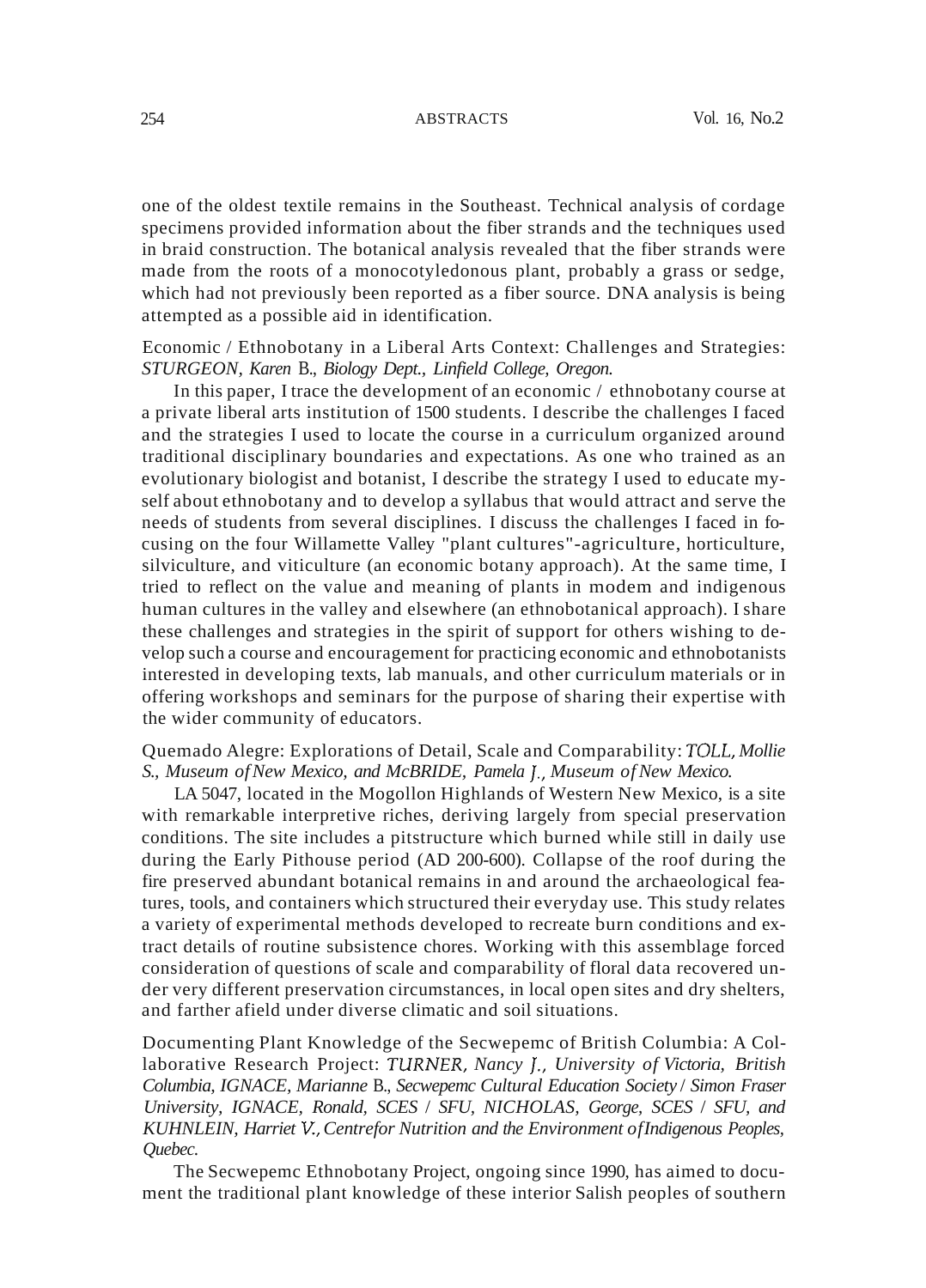British Columbia. Their territory is extensive and ecologically diverse, encompassing grasslands, forests, and montane ecosystems, and many specialized habitats, all of which are integral to Secwepemc life. This paper explores the complex relationships among various aspects of plant knowledge and use, including: ecological setting, food and medicine systems, plant nomenclature and classification, historical settlement, worldview and past and present land and resource use patterns.

# **In** a Pig's Eye: Javelina Complications of Coprolite Identification: *VINTON, Sheila Dorsey, University ofNebraska, Lincoln.*

Determining the origin of the feces is the first obstacle encountered by coprolite analysts. Several techniques have been developed to determine human origin. In practice, these are primarily "hands-on" evaluations of pre-rehydration morphology, rehydration color, rehydration smell, and content. Recently, purported "human" coprolites from Arizona were submitted for analysis. The coprolites were morphologically consistent with humans, and rehydration characteristics were not unusual. However, the analysis of the contents revealed an unusual dietary pattern most consistent with javelinas. It is clear from this experience that archaeologists and analysts must be familiar with the javelina feces to prevent collection of spurious data.

Out of Africa: The Impact of Millets in South Asia: *WEBER, Steven* A., *Washington State University, Vancouver.*

When do millets first appear in South Asia? How important were they in the rise and collapse of Harappan Civilization? Previous analysis of millets has been based on scant evidence, meaning that the true significance of millets has not been recognized. Using new data, this paper will explore the role these plants played in early civilizations in South Asia. This new evidence indicates that not only were African millets introduced not all at once but over a long period of time, beginning prior to the third millennium BC, but it is their integration into well-developed subsistence systems in the second millenium BC that is closely associated with significant socio-political change.

# Prehistoric Pinniped Exploitation at Two Sites at Point Argiiello, California: *WILLIAMS, Christopher, Dept. of Anthropology, University of California, Santa Barbara.*

There is a debate in the archaeological literature concerning whether or not the prehistoric coastal inhabitants of California and Oregon routinely exterminated mainland pinniped populations early in prehistory. One side of the debate argues that pinnipeds were driven to offshore refuges, and coastal hunter-gatherers developed watercraft to continue the profitable exploitation of these animals. Data heretofore presented in this debate is inconclusive. New faunal data from two long-inhabited prehistoric sites near Point Arguello, California, indicate the inhabitants obtained pinnipeds locally on the mainland coast throughout prehistory. Even though some overhunting in the Point Arguello area may have occurred, it does not appear that local mainland populations were ever permanently eliminated. The author has concluded that the Point Arguello inhabitants never had to travel to the Santa Barbara Channel Islands, or trade with island inhabitants to procure pinnipeds.